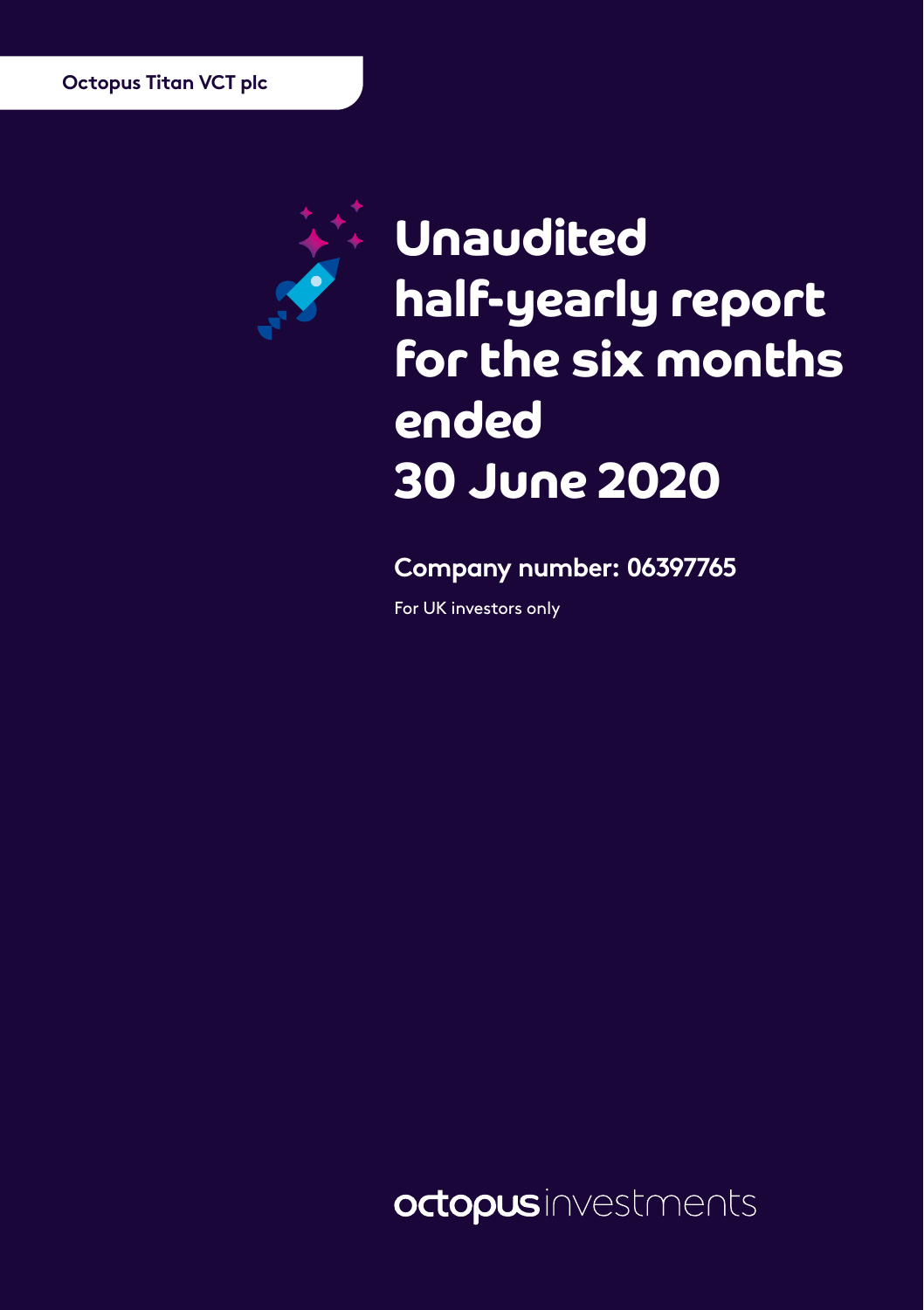Octopus Titan VCT plc ('Titan' or 'the Company') is a venture capital trust ('VCT') which aims to provide shareholders with attractive tax-free dividends and long-term capital growth by investing in a diverse portfolio of predominantly unquoted companies. The Company is managed by Octopus Investments Limited ('Octopus' or 'Portfolio Manager') and Octopus AIF Management Limited (the 'Manager').

# Contents

| <b>Financial Summary</b>                    |                  |
|---------------------------------------------|------------------|
| Chairman's Statement                        | 2                |
| Investment Portfolio                        | 8                |
| Directors' Responsibilities Statement       | 12               |
| Income Statement                            | 13               |
| Balance Sheet                               | 14               |
| Statement of Changes in Equity              | $15\overline{)}$ |
| Cash Flow Statement                         | 18               |
| Condensed Notes to the Half-Yearly Report   | 19               |
| Shareholder Information and Contact Details | 22               |
| Directors and Advisers                      | 26               |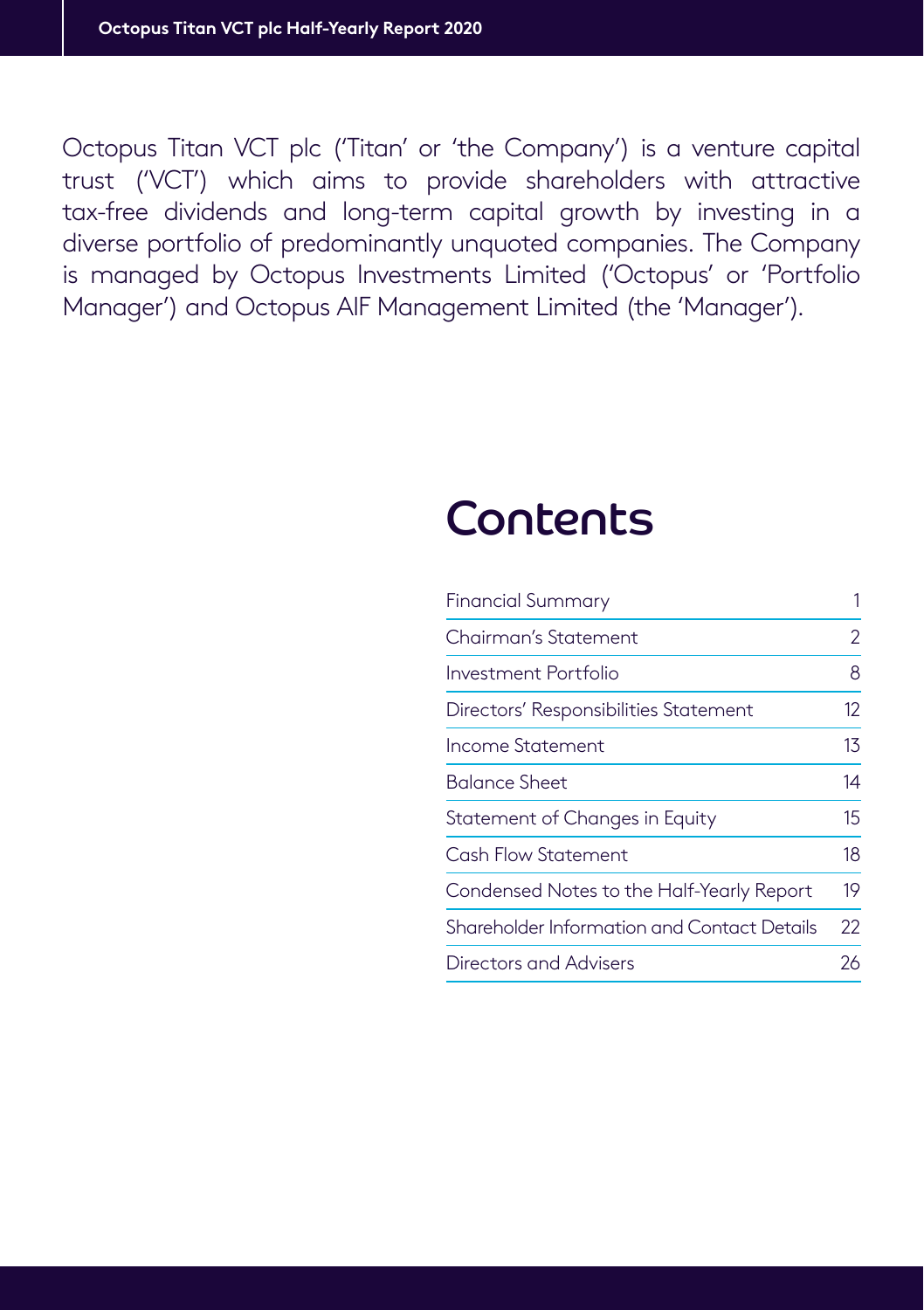# Financial Summary

|                                                | Six months to<br>30 June 2020 | Six months to<br>30 April 2019 | Period to<br>31 December<br>2019 |
|------------------------------------------------|-------------------------------|--------------------------------|----------------------------------|
| Net assets (£'000s)                            | 906,218                       | 828,061                        | 905,840                          |
| (Loss)/profit after tax (£'000s)               | (26, 016)                     | 22,016                         | 67,280                           |
| <b>NAV</b>                                     | 89.5 <sub>p</sub>             | 92.4 <sub>p</sub>              | 95.2p                            |
| Cumulative dividends paid since launch         | 79.0 <sub>p</sub>             | 74.0 <sub>p</sub>              | 76.0 <sub>p</sub>                |
| <b>Total Value</b>                             | 168.5p                        | 166.4 <sub>p</sub>             | 171.2p                           |
| Total Return <sup>*</sup>                      | $(2.7)$ p                     | 2.3 <sub>p</sub>               | 7.1 <sub>p</sub>                 |
| Total Return %**                               | (2.8)%                        | 2.5%                           | 7.6%                             |
| Dividends paid in the period                   | 3.0 <sub>p</sub>              | 3.0 <sub>p</sub>               | 5.0 <sub>p</sub>                 |
| Dividends declared in respect of the period*** | 2.0 <sub>p</sub>              | 2.0 <sub>p</sub>               | 3.0 <sub>p</sub>                 |

\* Calculated as the change in NAV in the period plus dividends paid in the period.

\*\*Calculated as total return/opening NAV.

\*\*\*This will be paid on 11 December 2020 to shareholders on the register as at 27 November 2020.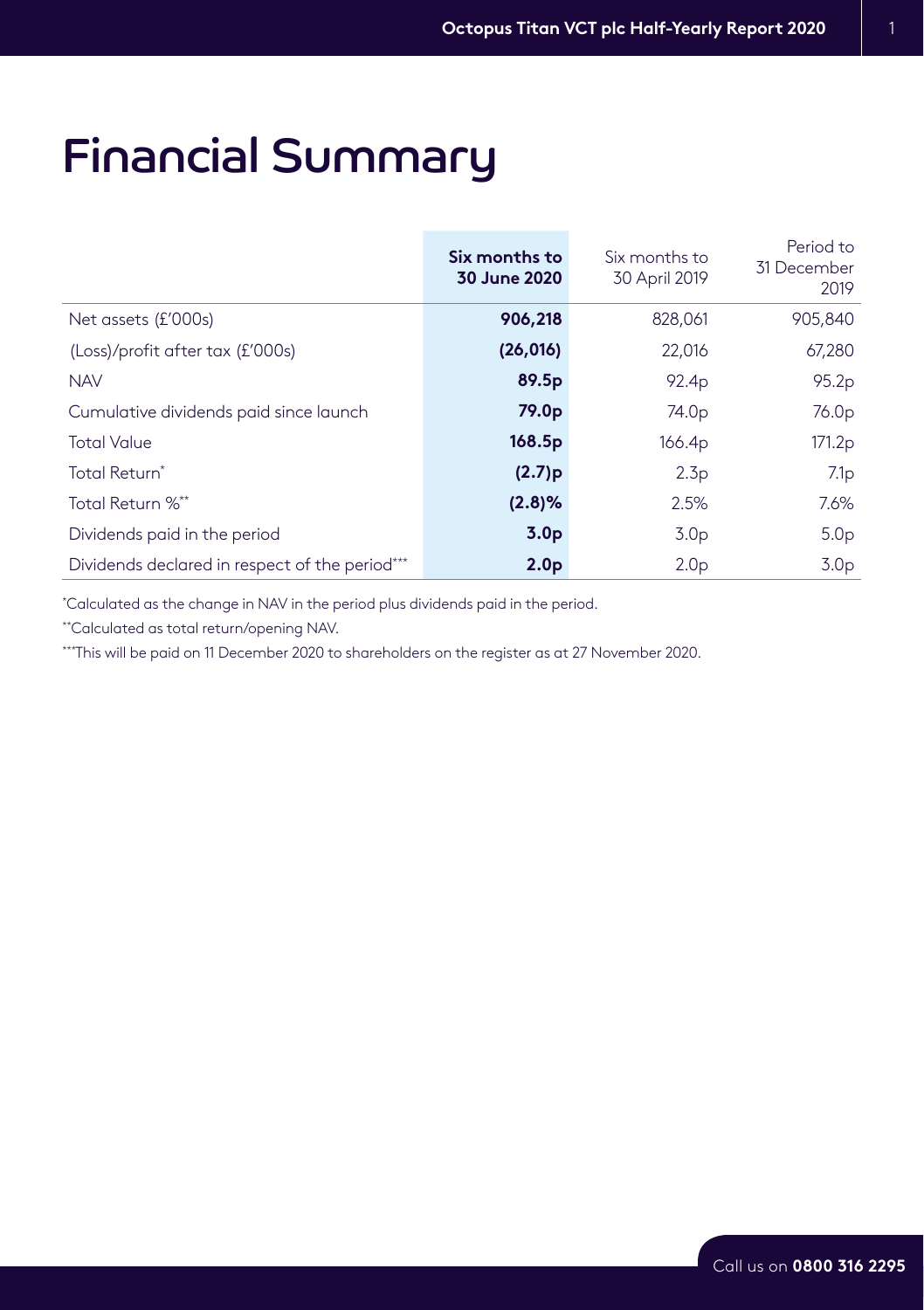# Chairman's Statement

I am pleased to present the unaudited half-yearly report for Octopus Titan VCT for the six months ended 30 June 2020.

We were delighted to have raised over £124 million before expenses in our fund raising which closed to new applications on 09 April 2020. This level of support from our investors is particularly appreciated in the face of the Coronavirus pandemic which has dominated the macro environment in 2020 so far. Our net assets now total £906 million demonstrating how important the VCT scheme is in helping create and develop the new technology businesses on which the UK's future depends.

As has become typical following fund raising, we now have significant un-invested cash, totalling over £237 million as at 30 June 2020 (compared to £282 million as at December 2019). This gives us confidence in our ability to support our existing portfolio of more than 80 high-growth businesses in the short to medium term as well as make new investments. Despite the macro environment, many of our businesses have thrived during this challenging period, while others may need further funding to help weather the storm Coronavirus continues to present. In the six-month period to 30 June 2020, we have utilised a total of £121 million of cash, comprising £53 million in new and follow-on investments, £30 million in dividends, £7 million in share buybacks and £31 million in running costs (of which, £18 million was the 2019 performance incentive fee). Together, this accounted for the deployment of 43% of the cash or cash equivalents we had available as at December 2019. Following this period of investing, we are confident that the majority of our investee companies have sufficient capital to see them through the medium-term disruption caused by Coronavirus.

Since 31 December, Octopus Titan VCT has felt the effects of the Coronavirus pandemic and the full consequences upon our Company may not be fully identified for some time yet. However, we reviewed the portfolio in March and April in advance of share allotments relating to the most recent share offer, and this led to our announcing a reduction in the NAV per share from 95.2p as at December to 91.0p at 2 April 2020.

The Net Asset Value at 30 June 2020 was 89.5p, a net decrease of 2.7p per share from 31 December 2019 and a net increase of 1.5p per share from 2 April (adjusting both for the payment of a second interim dividend later in April of 3.0p per share). The Total Value (NAV plus cumulative dividends paid per share since launch) at the end of the period is 168.5p. This return brings the tax-free annual compound return to original shareholders to 4.9% since Titan's launch in 2007.

In March 2020, the International Private Equity and Venture Capital Guidelines were updated with special valuation guidance in relation to Coronavirus. This stated that fair value is based on what is known and knowable at the measurement date, and our valuations take account of the new guidance.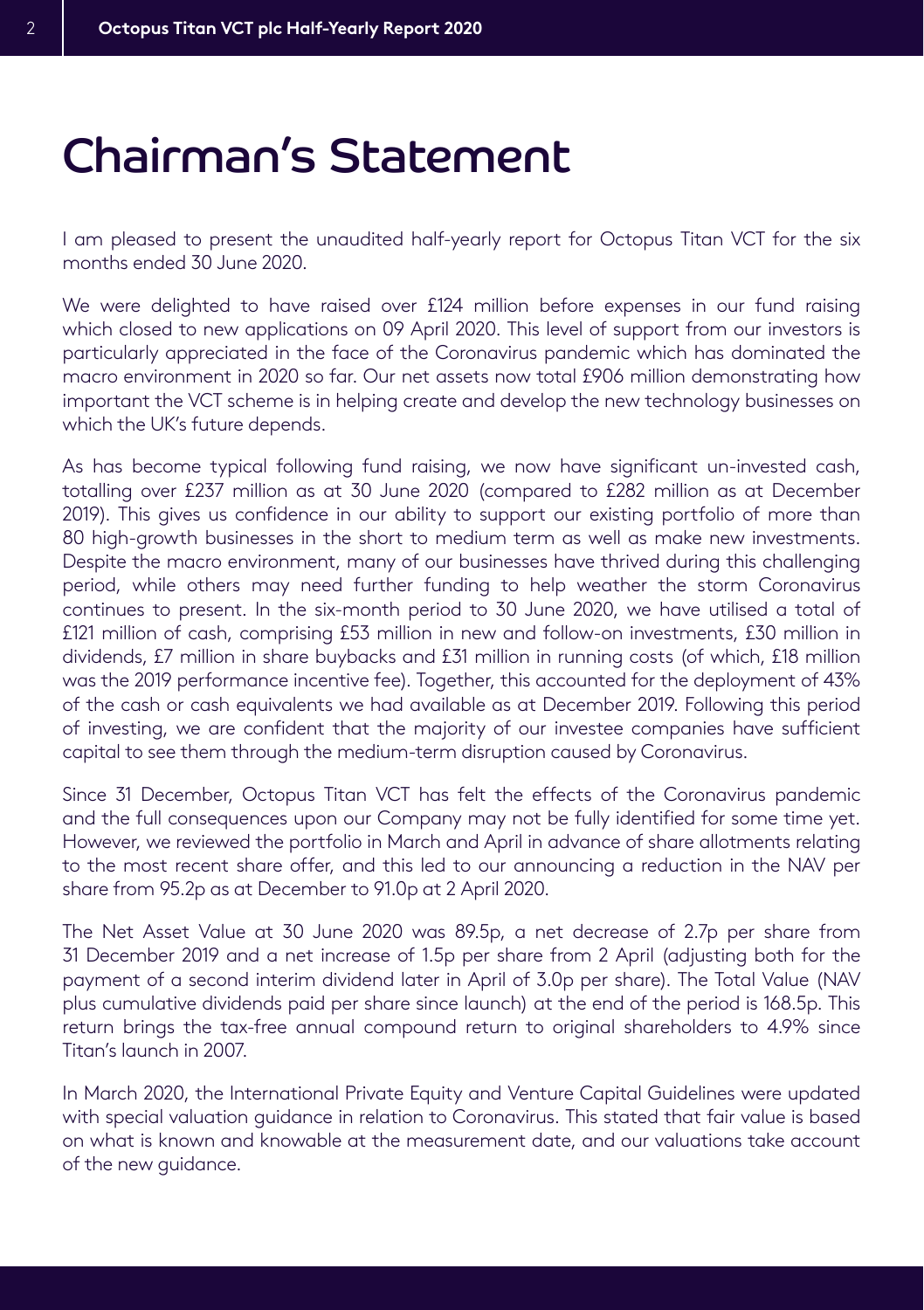As you will appreciate, the half year results are unaudited. However, in light of the Coronavirus related significant uncertainties surrounding the valuation of unlisted companies, Octopus and the Board have also engaged our auditors, BDO, to undertake a review of the valuations of the largest 25 holdings by value, similar to the review process conducted across the portfolio at the previous year end, and we have considered their comments in determining the NAV at 30 June 2020.

# **Investment Portfolio Review**

Unfortunately, we are reporting a net decrease in the value of the portfolio of £15.7 million during the period, excluding additions and disposals, representing a 2.4% loss on the value of the portfolio at the start of the period.

We set out below the cost and valuation of the top ten holdings which account for over 39% of the value of the portfolio. In total the portfolio now consists of over 80 companies, of which three companies mentioned below have been added since 30 June representing a further investment of £9.0 million.

|                                              | Investment cost<br>at 30 June 2020* | <b>Valuation at</b><br>30 June 2020 |
|----------------------------------------------|-------------------------------------|-------------------------------------|
| Investments                                  | (E'000)                             | (E'000)                             |
| Amplience Limited                            | 13,499                              | 47,428                              |
| Zenith Holding Company Limited**             | 8,963                               | 36,454                              |
| Depop Limited                                | 8,766                               | 32,666                              |
| Bought By Many Limited                       | 9.978                               | 31,419                              |
| <b>Wave Optics Limited</b>                   | 13,576                              | 23,078                              |
| Chiaro Technology Limited (trading as Elvie) | 6,417                               | 21,983                              |
| Cazoo Limited                                | 5,000                               | 21,250                              |
| Permutive Inc.                               | 9,839                               | 20,947                              |
| <b>Big Health Limited</b>                    | 8,269                               | 14,107                              |
| Streethub Limited                            | 9,233                               | 13,871                              |
| Total                                        | 93,540                              | 263,203                             |

\* Investment cost reflects the amount invested into each investee company from Titan's 1-5 before the 2014 merger and from Titan after the merger. This is different to the book cost which includes the holding gains and losses on assets which transferred from Titans 1, 3, 4 and 5 to Titan 2 (now Titan) during the merger, as Titan received these assets at fair value.

\*\*Zenith Holding Company holds shares in Calastone and Secret Escapes acquired from Titans 1, 2 and 3.

During the six months to 30 June 2019, 33 investee companies collectively drove an uplift of £55.0 million. In particular, Chiaro, Depop, Bought By Many and Streetbees have all achieved increases in value. Conversely, as is to be expected, particularly given the major impact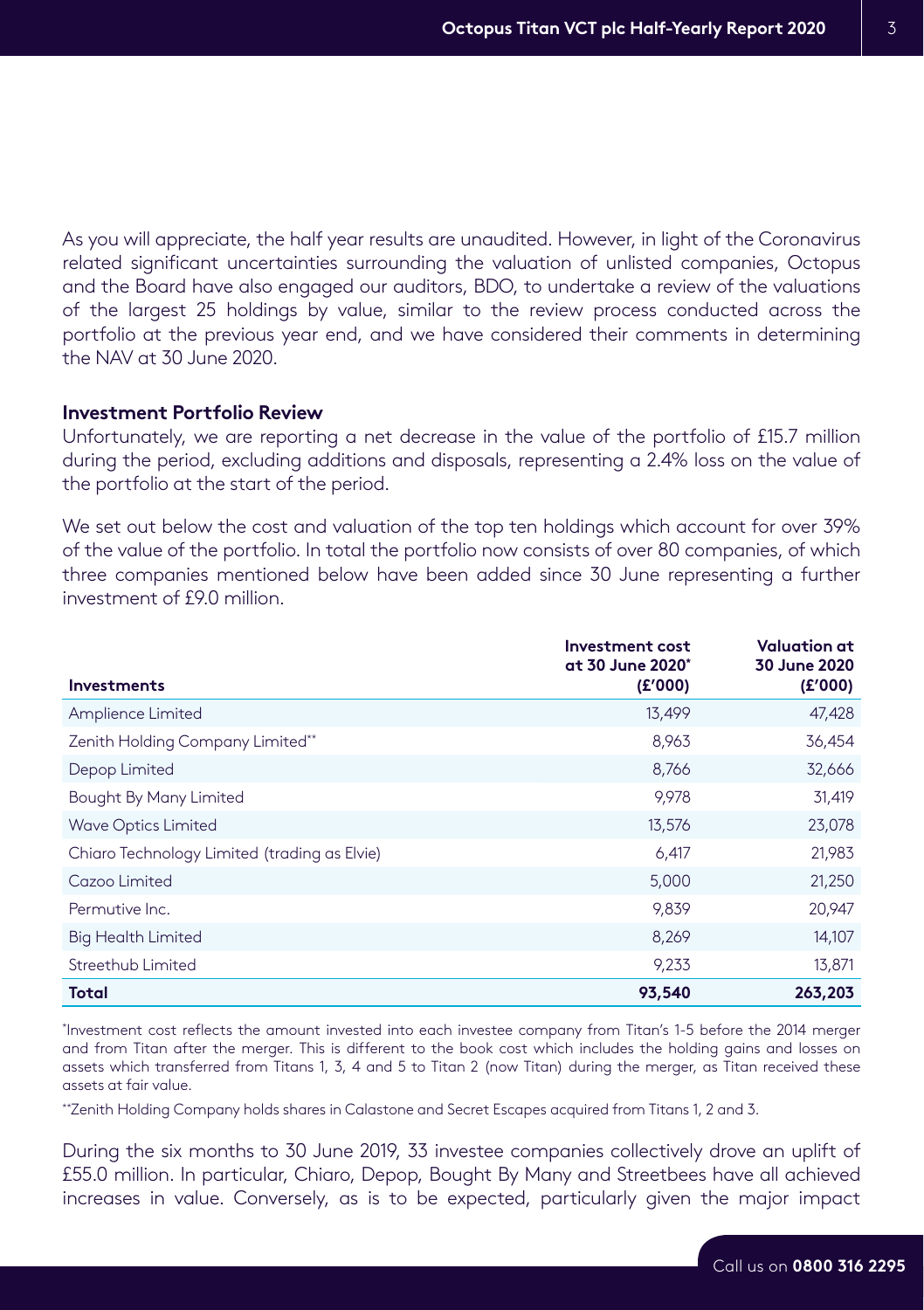the pandemic has had on the global economy, 24 companies saw a collective decrease in valuation of £70.7 million; this includes Secret Escapes, Conversocial, Faction and Property Partner where performance has been more challenging. In some cases, this decreased performance is almost entirely due to the impact of the pandemic, while in others there are ongoing trading difficulties to overcome. Our Manager believes that a number of these businesses have the potential to overcome the issues they face and return to their ambitious growth plans; they are, therefore, continuing to work with them to achieve this. Given the fundamental change brought on by Coronavirus, Octopus carried out a full rebudgeting and re-forecasting process with the entire portfolio during the period. Swift and considered actions from the management teams have allowed these companies to weather a prolonged period of disruption. Measures to extend their cash runways, combined with additional funding where appropriate, have meant that we are now in a position where our portfolio is arguably as well capitalised as it has ever been.

In the same period, Titan has benefitted from the acquisition of UltraSoC by Siemens in June. UltraSoC is a pioneering company that delivers monitoring and self-analytics technology for use in the silicon chips (SoCs) that power today's consumer electronic, computing and communications products. We first invested in UltraSoC in 2010, participated in a number of subsequent funding rounds, and the realisation yielded proceeds of £11 million (compared to a cost of £9 million), a small proportion of which is deferred and expected to be paid within 18 months. We are pleased to be able to add this success to our history of realisations.

Turning to investments made during the period, £23.2 million was invested into six new companies (listed below) and £29.6 million was invested into 16 follow-on investments as listed on page 8. As anticipated by Octopus, given the volume and quality of investment opportunities available in the UK and Europe, this continued high investment rate into new companies, while also providing ongoing financial support to the existing portfolio, is encouraging to see.

We have been pleased to welcome the following companies to the portfolio during the period:

- Digital Therapeutics (trading as QuitGenius): a high-intensity digital behaviour change program that helps employees and their family members kick addictive behaviours;
- Quantum Motion Technologies: A quantum computing company founded to commercialise world-leading silicon spin technology and architectures developed at UCL and Oxford University;
- Skew: Aiming to become the leading provider of financial data, tools and services related to crypto assets for sophisticated financial institutions;
- Stackin': A personal finance service focused on the under-served, that lets anyone save and invest from the ground up;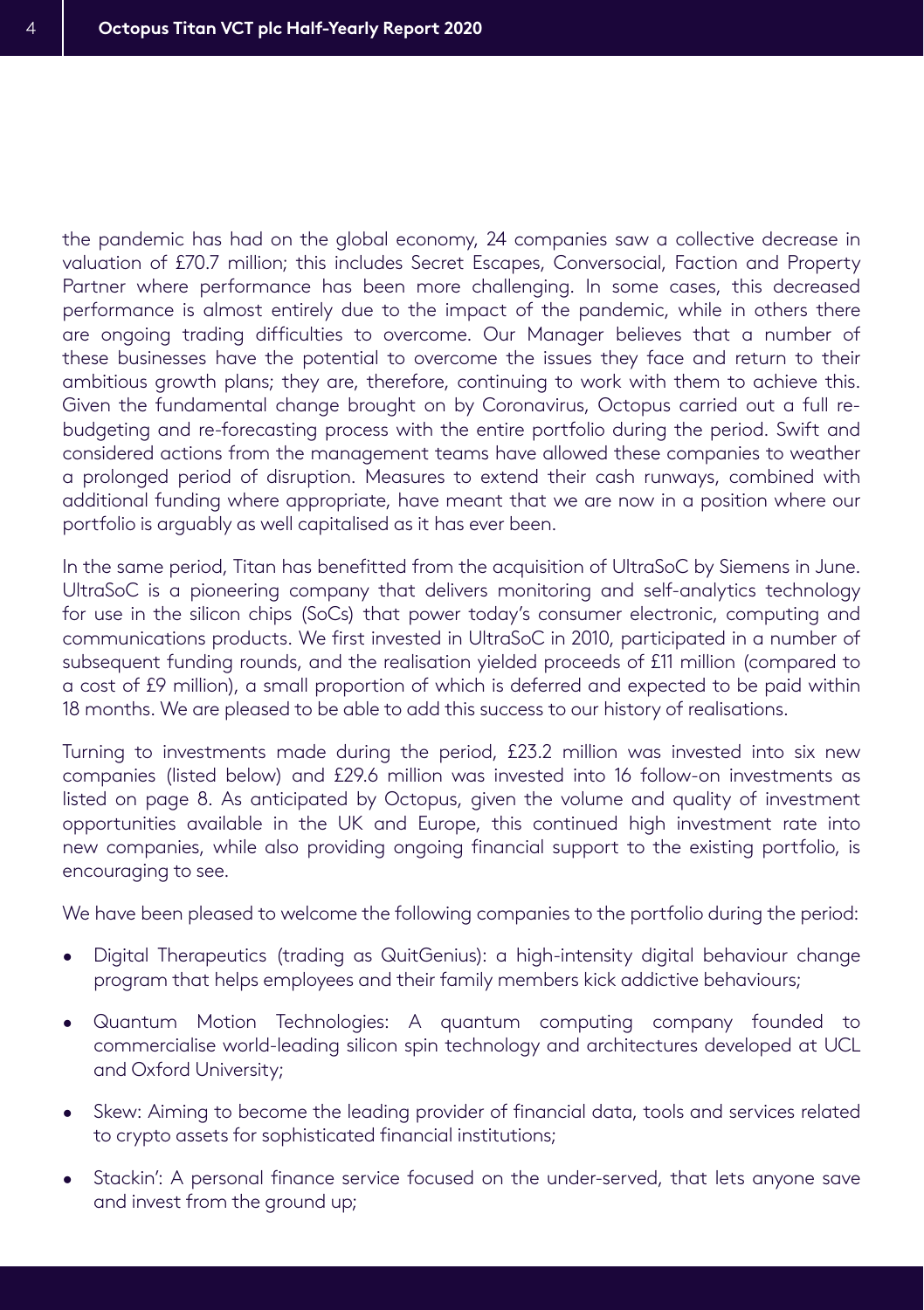- TaxScouts: Combining online automation with certified human accountants to help people prepare their self-assessment tax submission for a flat, fixed fee; and
- Vitesse: a market-leading settlement and liquidity management system to hold funds and deliver international payments globally using domestic, in-country processing.

Furthermore, since 30 June 2020, three more new and four follow-on investments have been made, amounting to £17.3 million. The new investments were into Thought River (a contract pre-screening automation tool targeted toward in-house legal teams and private law firms), Ori Biotech (a full stack platform for scalable biomanufacturing of cell and gene therapy), and Katkin (personalised, fresh and perfectly portioned meal plans for cats).

# **Dividends**

As shareholders will know, our ambition is to pay an annual dividend of 5.0p per share, supplemented by special dividends when appropriate and in the case of particularly profitable realisations. Following careful consideration, and despite all of the challenges of Coronavirus, I am pleased to confirm that your Board has now decided to declare an interim dividend of 2.0p (2019 2.0p) per share in respect of the current financial year, which will be paid on 11 December 2020 to shareholders on the register as at 27 November 2020.

As shareholders will have seen in our announcement on 30 March, we suspended the Dividend Reinvestment Scheme (DRIS) in relation to the interim dividend in respect of the 14 month period to December 2019 in view of the market conditions and potential valuation uncertainties surrounding Coronavirus. The Board has decided to reinstate this facility in respect of the interim dividend declared in this report. To clarify, this means if you are one of the 28% of shareholders who take advantage of the DRIS, your dividend will be receivable in Titan shares. This is an excellent way for those of you who prefer the capital value of your investment to grow to achieve your investment objectives.

Shareholders will also note that it is expected the next share buyback will take place in late October 2020, following the announcement of these interim results.

#### **VCT Qualifying Status**

PricewaterhouseCoopers LLP (PwC) provides both the Board and Octopus with advice concerning ongoing compliance with HMRC rules and regulations concerning VCTs. The Board has been advised that Titan continues to be in compliance with the conditions laid down by HMRC for maintaining approval as a VCT.

As at 30 June 2020, over 96% of the portfolio (as measured by HMRC rules) was invested in VCT-qualifying investments as reviewed and confirmed by PwC, significantly above the 80% current VCT-qualifying threshold.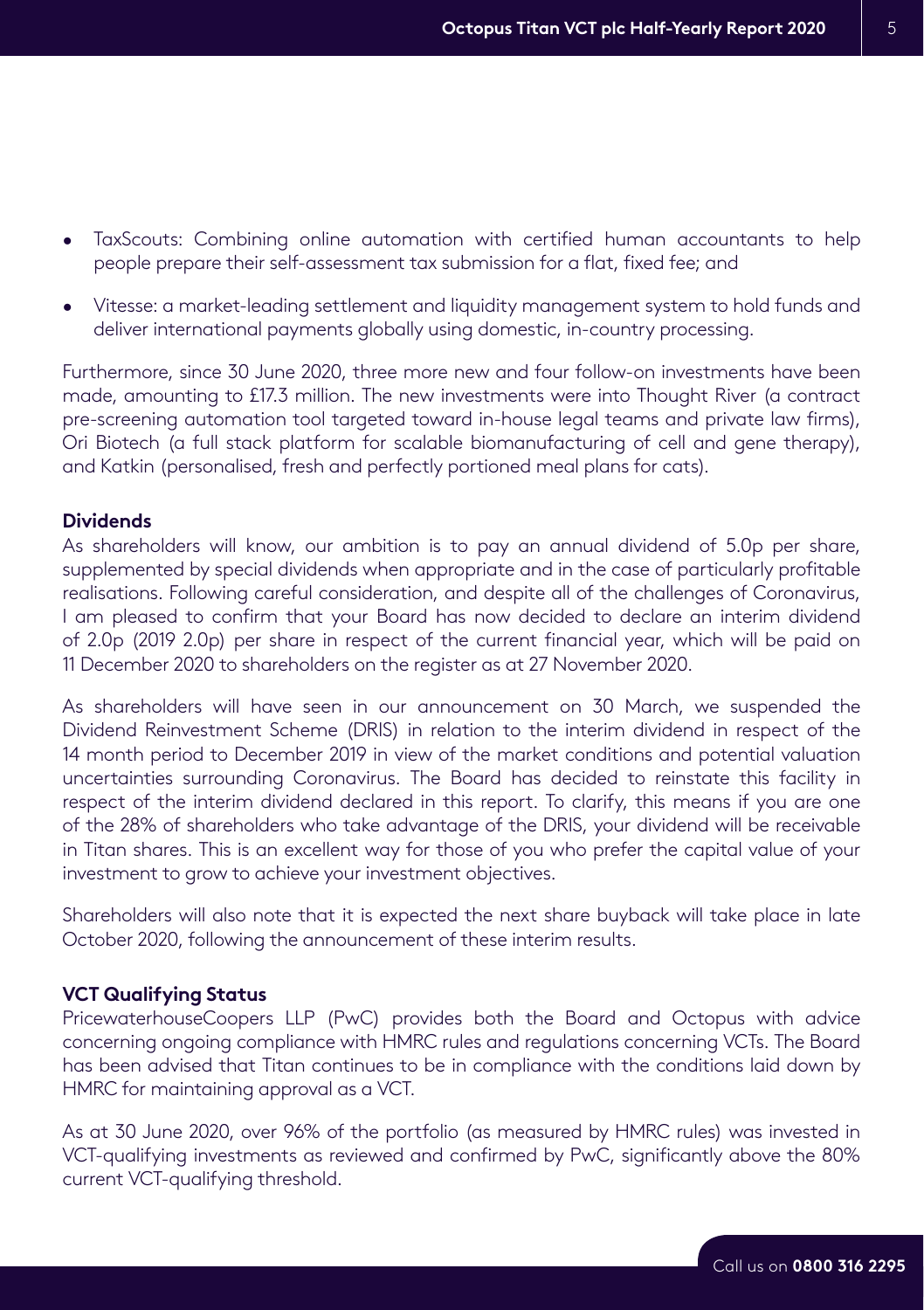## **Principal Risks and Uncertainties**

The Board continues to regularly review the risk environment in which Titan operates. There have been no significant changes to the key risks which were fully described on pages 9 and 10 of the Annual Report for the year ended 31 December 2019 and the Board does not anticipate there will be significant changes to these risks for the remaining six months of the financial year.

## **Outlook**

The last six months have been a challenging period for many, but thanks to so much support from our shareholders through the most recent fund raise, Titan has been in a position of strength to weather this storm. Octopus Ventures acted swiftly, and ultimately the portfolio has reacted impressively to an unprecedented situation.

As discussed in the Annual Report and Accounts to December 2019, we reduced the NAV per share on 10 March 2020 and again on 2 April 2020 prior to the most recent allotments and buybacks. As is to be expected, a number of our investee companies have been negatively affected by macro events. While it will take time to fully understand the long-term impact of Coronavirus on such businesses, many are already showing signs of recovery.

We continue to believe change can also create opportunity, from which enterprising management teams can reap rewards. We are delighted to see a number of the companies Titan has invested in are also thriving. For example: with people spending more time at home, Patch saw demand for its plants increase by 500%; as physical stores were forced to close, Trouva's platform proved to be a lifeline for many independent boutiques, enabling 70% of them to continue trading online; Depop, the online fashion marketplace, also benefited from 40% of its community spending more time online and has experienced all-time high revenues as a result; and Elvie, Bought by Many, and Trouva were also recently featured in the Sunday Times Tech 100. In addition, Octopus Ventures has invested (or agreed to invest) into a number of new businesses since December. As always, Octopus Ventures considers each company and opportunity on a case-by-case basis and taking into account a number of factors, which now, of course, includes the potential medium to long-term impact of Coronavirus on the sector the business operates in. The team continues to work closely with the companies in our portfolio to mitigate the impact of the current environment and maximise the chances of success for those able to take up new opportunities.

Looking forward, we now have £228 million in cash and cash equivalents to help us to continue to support the most promising companies in our portfolio, as well as backing the UK and Europe's pioneering entrepreneurs intent on building world changing businesses. To support this, Octopus is again increasing the Octopus Ventures investment team significantly and adding further operational support to ensure it continues to be able to make new investments and manage the expanding portfolio appropriately.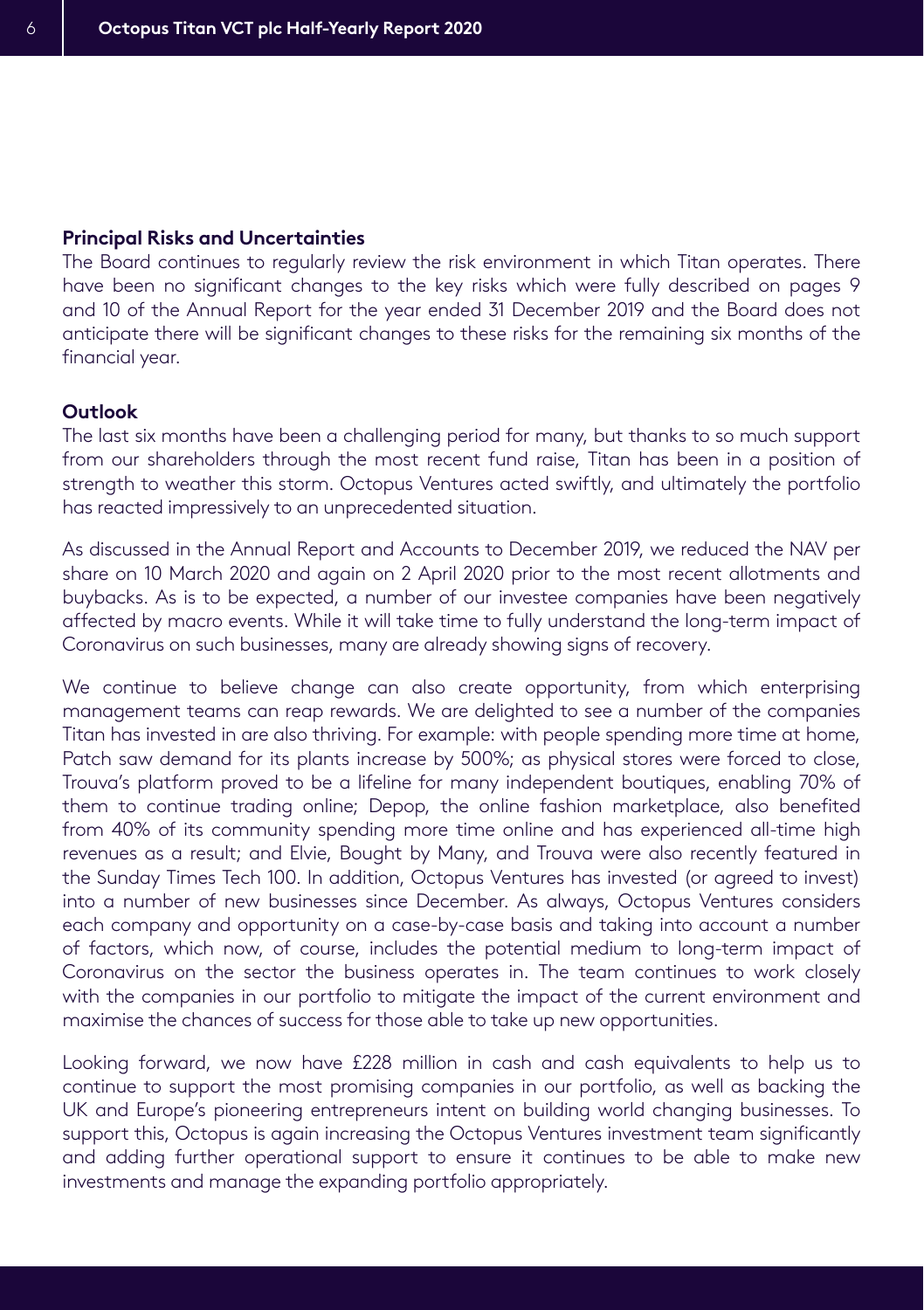Alongside this and following the successful introduction of a few key areas of investment focus for technology and tech-enabled businesses in 2018, the team is also adding two new 'pods'. Consumer and Growth will join Future of Health, Future of Money and Deep Tech to further enhance the team's ability to attract the best entrepreneurs across a diverse range of sectors, with the aim of backing the next generation of pioneering entrepreneurs. This approach has allowed the team to seek out the best in class opportunities in these specific areas in the most efficient manner, as well as enhance their specialist skills and knowledge. In the meantime, while there have been various challenges, some of which are ongoing, your Board remains positive about the prospects of the existing portfolio and Octopus's work with them to optimise value for our shareholders. As a result, while the cash reserves of the fund are currently healthy, we have confidence in Octopus's ability to deploy this in the coming 12-18 months into both new companies and the current portfolio, and therefore, as announced in June, we intend to launch a new fundraise shortly.

We believe that the UK has the opportunity to remain a key entrepreneurial hub in Europe post-Brexit and Coronavirus. VCTs have long provided a compelling opportunity for UK investors to provide funding for such businesses in a tax-efficient way and, with a new government in place, we look forward to their ongoing support for small businesses as well as the VCT scheme.

I would like to conclude by thanking both the Board and the Octopus Ventures team on behalf of all shareholders for their ongoing work and efforts to maximise value for shareholders, despite the macro environment.

John Hustler Chairman 28 September 2020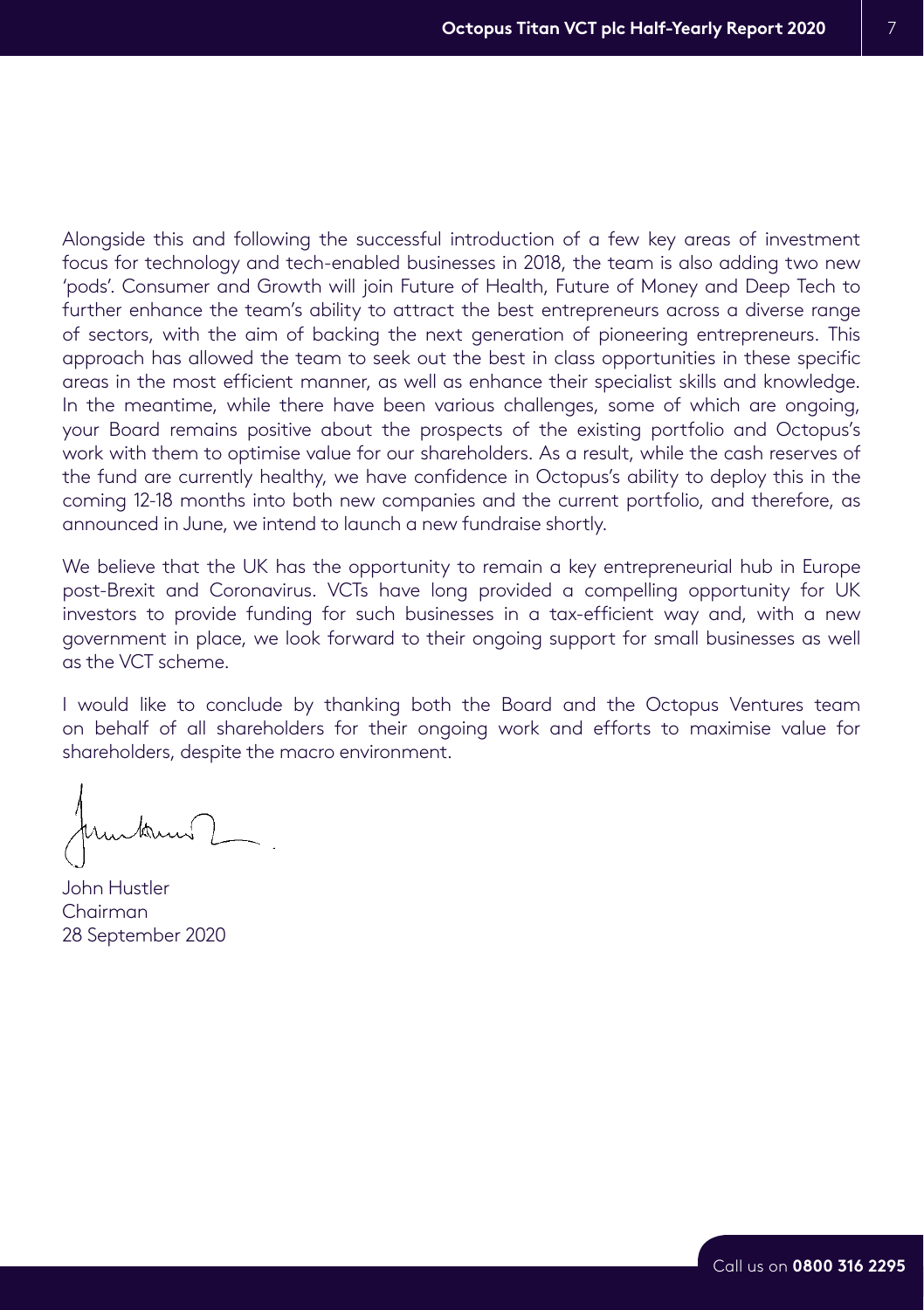# Investment Portfolio

| <b>Investments</b>                                                 | <b>Sector</b>                      | cost at<br>30 June 2020*<br>(E'000) | <b>Amount invested</b><br>Investment in the six months<br>ending 30 June<br>2020<br>(£'000) |
|--------------------------------------------------------------------|------------------------------------|-------------------------------------|---------------------------------------------------------------------------------------------|
| LHE Holdings Limited (trades as Property<br>Partner)               | Fintech and Insurance              | 13,600                              |                                                                                             |
| <b>Wave Optics Limited</b>                                         | Al, Robotics and Hardware          | 13,576                              |                                                                                             |
| Amplience Limited                                                  | <b>Business Services</b>           | 13,499                              |                                                                                             |
| Katalyst Inc                                                       | Life Science, Health and Wellbeing | 11,924                              | 3,155                                                                                       |
| Permutive Inc.                                                     | <b>Business Services</b>           | 11,839                              | 2,000                                                                                       |
| Sofar Sounds Limited                                               | Consumer and Social                | 10,918                              |                                                                                             |
| Smartkem Limited                                                   | Al, Robotics and Hardware          | 10,753                              | 2,985                                                                                       |
| Big Health Limited                                                 | Life Science, Health and Wellbeing | 10,571                              | 2.302                                                                                       |
| PI U&M limited                                                     | <b>Consumer and Social</b>         | 10,500                              | 3,000                                                                                       |
| UltraSoC Technologies Limited                                      | Al, Robotics and Hardware          | 9,996                               | 1,140                                                                                       |
| Bought By Many Limited                                             | Fintech and Insurance              | 9,978                               |                                                                                             |
| Digital Shadows Ltd                                                | Security                           | 9,702                               |                                                                                             |
| Uniplaces Limited                                                  | Consumer and Social                | 9,304                               | 870                                                                                         |
| Streethub Limited (trading as Trouva)                              | Consumer and Social                | 9,233                               |                                                                                             |
| Zenith Holding Company Limited**                                   | Consumer and Social                | 8,963                               |                                                                                             |
| Ometria Limited                                                    | <b>Business Services</b>           | 8,800                               |                                                                                             |
| Depop Limited                                                      | <b>Consumer and Social</b>         | 8,766                               |                                                                                             |
| Appear Here Limited                                                | <b>Business Services</b>           | 8,509                               |                                                                                             |
| CurrencyFair Limited                                               | Fintech and Insurance              | 8,381                               |                                                                                             |
| Chronext AG                                                        | Consumer and Social                | 7,708                               |                                                                                             |
| Antidote Technologies Ltd                                          | Life Science, Health and Wellbeing | 7,708                               | 1,058                                                                                       |
| Surrey NanoSystems Limited                                         | Al, Robotics and Hardware          | 6,918                               |                                                                                             |
| Stackin Inc                                                        | Fintech and Insurance              | 6,840                               | 6,840                                                                                       |
| By Miles Limited                                                   | Fintech and Insurance              | 6,732                               | 3,860                                                                                       |
| Digital Therapeutics                                               | Life Science, Health and Wellbeing | 6,494                               | 6,494                                                                                       |
| Chiaro Technology Limited (trading as Elvie)                       | Life Science, Health and Wellbeing | 6,417                               |                                                                                             |
| lovox Limited                                                      | Communications and Infrastructure  | 6,263                               |                                                                                             |
| Token.IO Ltd                                                       | Fintech and Insurance              | 6,221                               |                                                                                             |
| Context-Based 4Casting (C-B4) Ltd                                  | <b>Business Services</b>           | 6,096                               |                                                                                             |
| Conversocial Limited                                               | Communications and Infrastructure  | 6,064                               |                                                                                             |
| Phoelex Ltd                                                        | Al, Robotics and Hardware          | 6,025                               | 4,500                                                                                       |
| Picsoneye Segmentation Innovation Limited<br>(trading as Pixoneye) | Al, Robotics and Hardware          | 5,808                               | 1,108                                                                                       |
| Origami Energy Limited                                             | Communications and Infrastructure  | 5,533                               |                                                                                             |
| Artesian Solutions Limited                                         | <b>Business Services</b>           | 5,481                               |                                                                                             |
| Seatfrog UK Holdings Limited                                       | Consumer and Social                | 5,300                               |                                                                                             |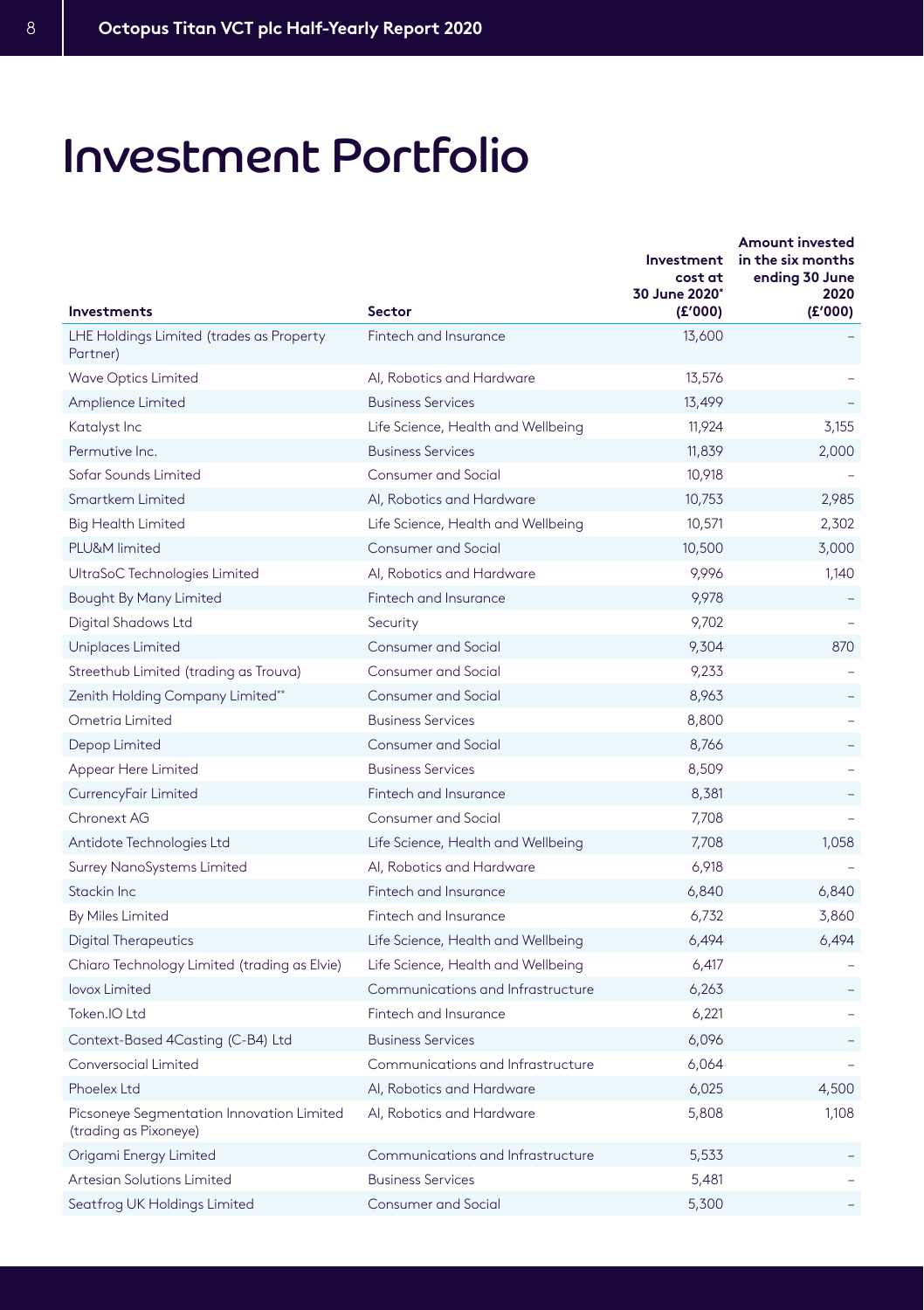| Allplants Limited                              | Consumer and Social                | 5,150 | 150   |
|------------------------------------------------|------------------------------------|-------|-------|
| Cazoo Limited                                  | Consumer and Social                | 5,000 |       |
| Systum Inc                                     | <b>Business Services</b>           | 5,000 |       |
| Elliptic Enterprises Limited                   | Fintech and Insurance              | 4,913 |       |
| OpenSignal Inc                                 | Communications and Infrastructure  | 4,862 |       |
| Michelson Diagnostics Limited                  | Life Science, Health and Wellbeing | 4,795 |       |
| Casual Speakers Limited (trading as Jolt)      | Consumer and Social                | 4,770 |       |
| Impatients N.V. (trading as MyTomorrows)       | Life Science, Health and Wellbeing | 4,705 |       |
| Olio Exchange Limited                          | Consumer and Social                | 4,500 |       |
| The Faction Collective SA (trading as Faction) | <b>Consumer and Social</b>         | 4,461 |       |
| Memrise Inc                                    | Consumer and Social                | 4,375 |       |
| Secret Escapes Limited                         | Consumer and Social                | 4,256 |       |
| Patch Gardens Limited                          | Consumer and Social                | 4,172 |       |
| Eve Sleep Plc                                  | <b>Consumer and Social</b>         | 4,151 |       |
| HeyGleam                                       | Life Science, Health and Wellbeing | 4,000 |       |
| AudioTelligence Limited                        | Al, Robotics and Hardware          | 4,000 |       |
| Positron Technologies Limited                  | Fintech and Insurance              | 4,000 | 4,000 |
| Glofox                                         | <b>Business Services</b>           | 3,812 |       |
| Medisafe Project Limited                       | Life Science, Health and Wellbeing | 3,664 |       |
| Semafone Limited                               | Communications and Infrastructure  | 3,594 |       |
| vHive Tech I td                                | Al, Robotics and Hardware          | 3,500 |       |
| <b>Behaviometrics AB</b>                       | Security                           | 3,336 |       |
| Dogtooth Technologies Limited                  | Al, Robotics and Hardware          | 3,278 |       |
| Unmade Ltd                                     | <b>Consumer and Social</b>         | 3,000 |       |
| Trafi Limited                                  | Communications and Infrastructure  | 2,965 | 677   |
| Ecrebo Limited                                 | <b>Business Services</b>           | 2,857 |       |
| Mosaic Smart Data Limited                      | Fintech and Insurance              | 2,780 |       |
| Skew                                           | Fintech and Insurance              | 2,713 | 2,713 |
| Dead Happy Limited                             | Fintech and Insurance              | 2,700 |       |
| Metrasens Limited                              | Al, Robotics and Hardware          | 2,688 |       |
| Vitesse PSP Ltd                                | Fintech and Insurance              | 2,679 | 2,679 |
| Slamcore Limited                               | Al. Robotics and Hardware          | 2,550 | 1,800 |
| Inrupt Inc.                                    | Communications and Infrastructure  | 2,372 |       |
| <b>Fluidly Limited</b>                         | <b>Business Services</b>           | 2,299 |       |
| Streetbees.com Limited                         | <b>Business Services</b>           | 2,086 |       |
| CRED Investment Holdings Limited               | Fintech and Insurance              | 2,000 |       |
| Thirdeye Labs Limited                          | Security                           | 1,500 |       |
| Mush Limited                                   | Consumer and Social                | 1,500 |       |
| Quantum Motion Technologies Limited            | AI, Robotics and Hardware          | 1,498 | 1,498 |
| Segura Systems Limited                         | <b>Business Services</b>           | 1,470 |       |
|                                                |                                    |       |       |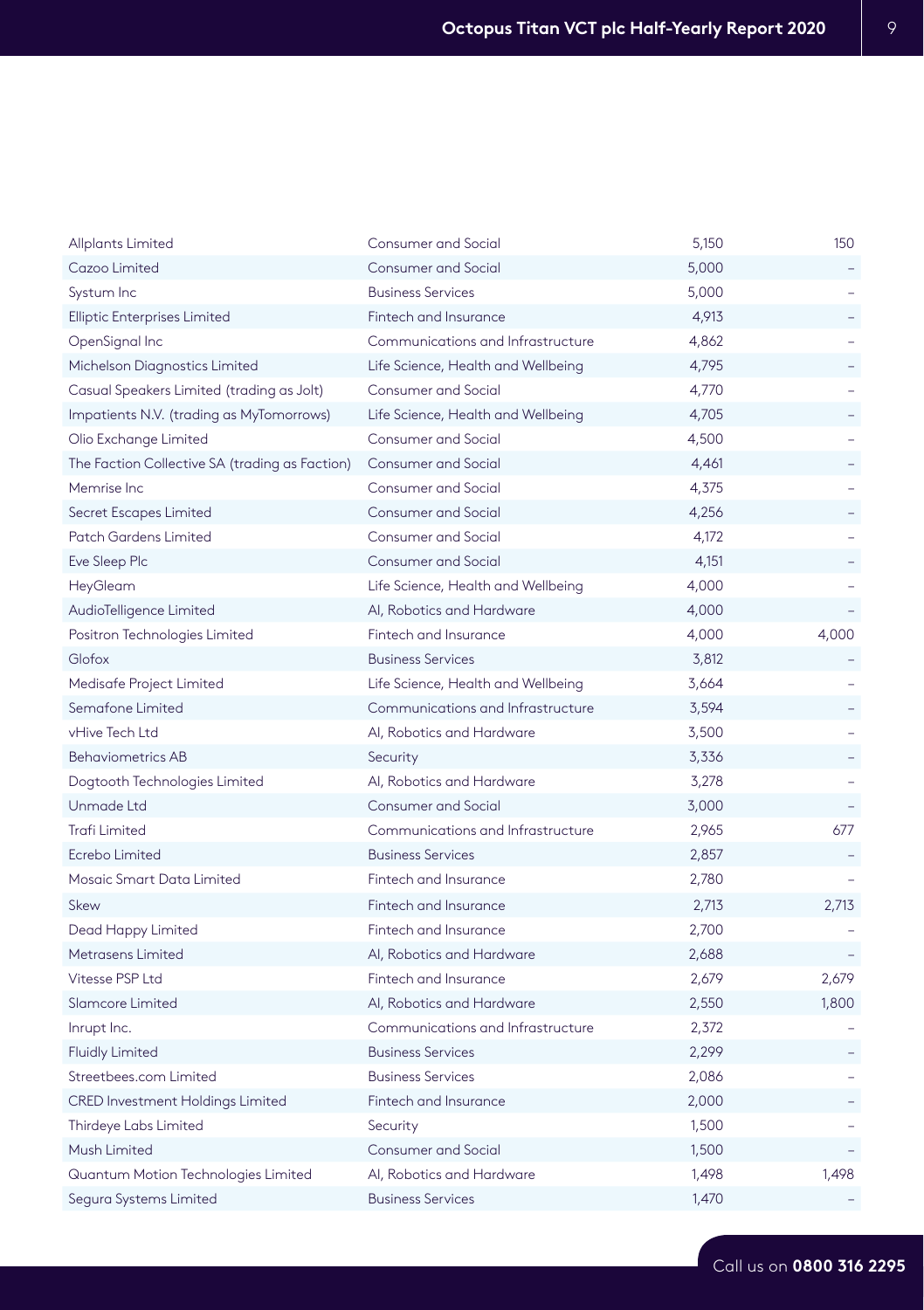| Total                          |                                    | 443,389 | 52,829 |
|--------------------------------|------------------------------------|---------|--------|
| Phasor Inc.                    | Al, Robotics and Hardware          | 250     |        |
| Excession Technologies Limited | Security                           | 298     |        |
| Intrepid Owls Limited          | Consumer and Social                | 550     |        |
| M10                            | Fintech and Insurance              | 626     |        |
| e-Therapeutics plc             | Life Science, Health and Wellbeing | 679     |        |
| Multiply Al Limited            | Fintech and Insurance              | 1,283   |        |
| Aire Labs Limited              | Fintech and Insurance              | 1,332   |        |

\* Investment cost reflects the amount invested into each investee company from Titan's 1-5 before the 2014 merger and from Titan after the merger. This is different to the book cost which includes the holding gains and losses on assets which transferred from Titan's 1, 3, 4 and 5 to Titan 2 (now Titan) during the merger, as Titan purchased these assets at fair value.

\*\*Owns stakes in Secret Escapes Limited and Calastone Limited.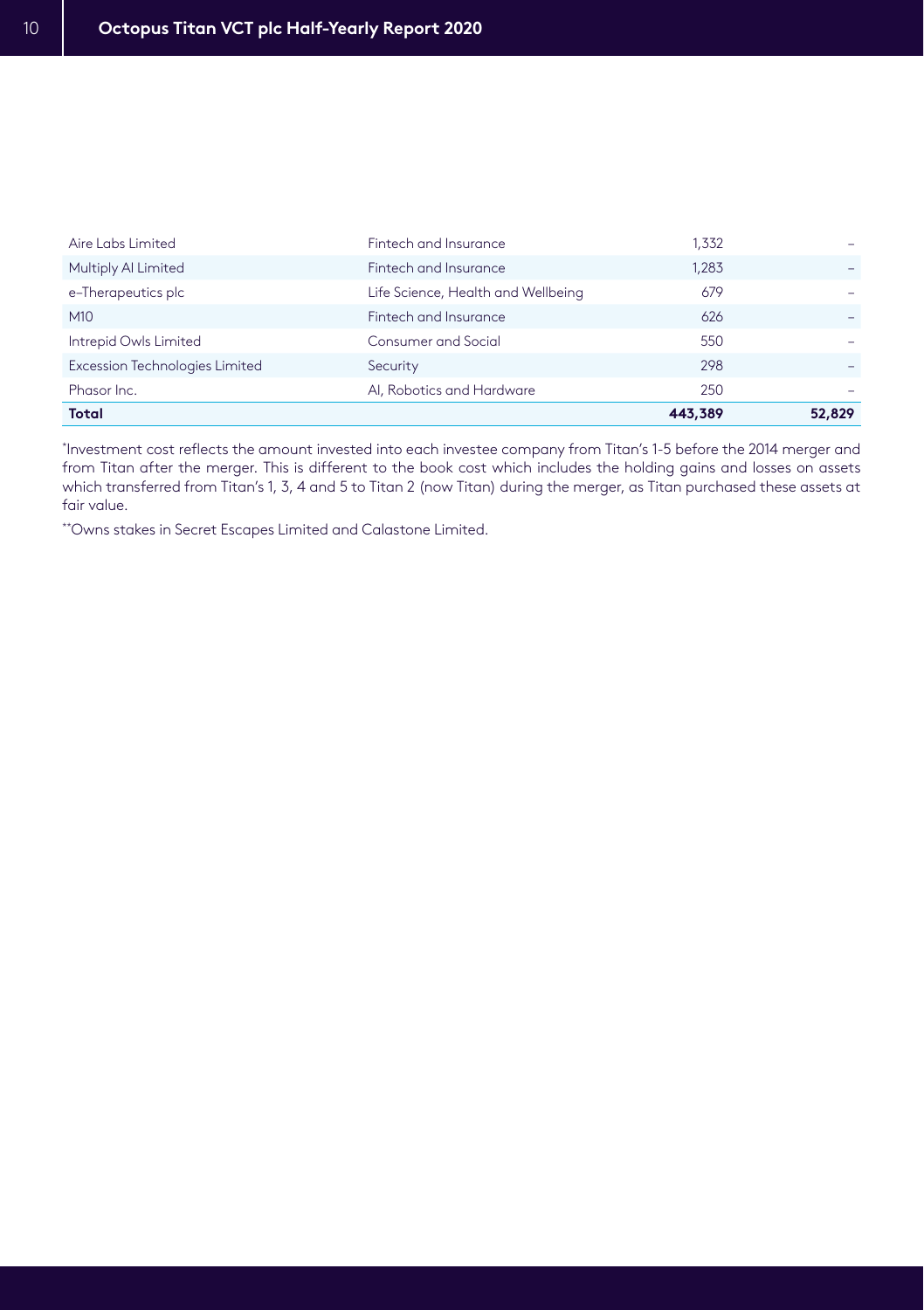# **Sector analysis – as at 30 June 2020**



# **Investments by value**



**Note:** for the purpose of the charts Zenith Holding Company has been split into its constituent portfolio companies – Secret Escapes and Calastone.

Call us on **0800 316 2295**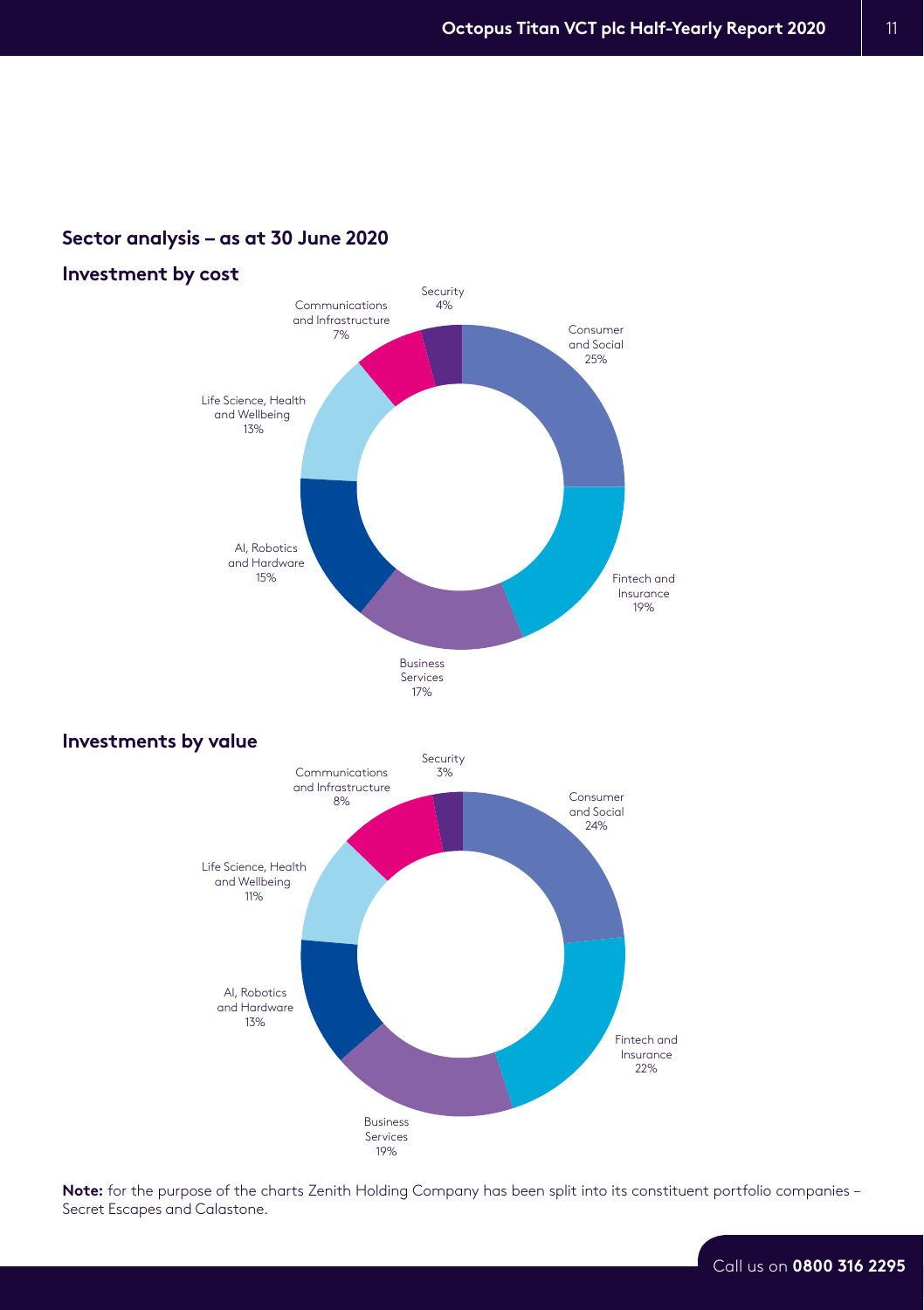# Directors' Responsibilities Statement

The Directors confirm that to the best of their knowledge:

- the half-yearly financial statements have been prepared in accordance with 'Financial Reporting Standard 104: Interim Financial Reporting' issued by the Financial Reporting Council;
- the half-yearly financial statements give a true and fair view of the assets, liabilities, financial position and profit or loss of the Company;
- the half-yearly report includes a fair review of the information required by the Financial Services Authority Disclosure and Transparency Rules, being:
	- an indication of the important events that have occurred during the first six months of the financial year and their impact on the condensed set of financial statements;
	- a description of the principal risks and uncertainties for the remaining six months of the year; and
	- a description of related party transactions that have taken place in the first six months of the current financial year, that may have materially affected the financial position or performance of the Company during that period and any changes in the related party transactions described in the last Annual Report that could do so.

On behalf of the Board

John Hustler Chairman 28 September 2020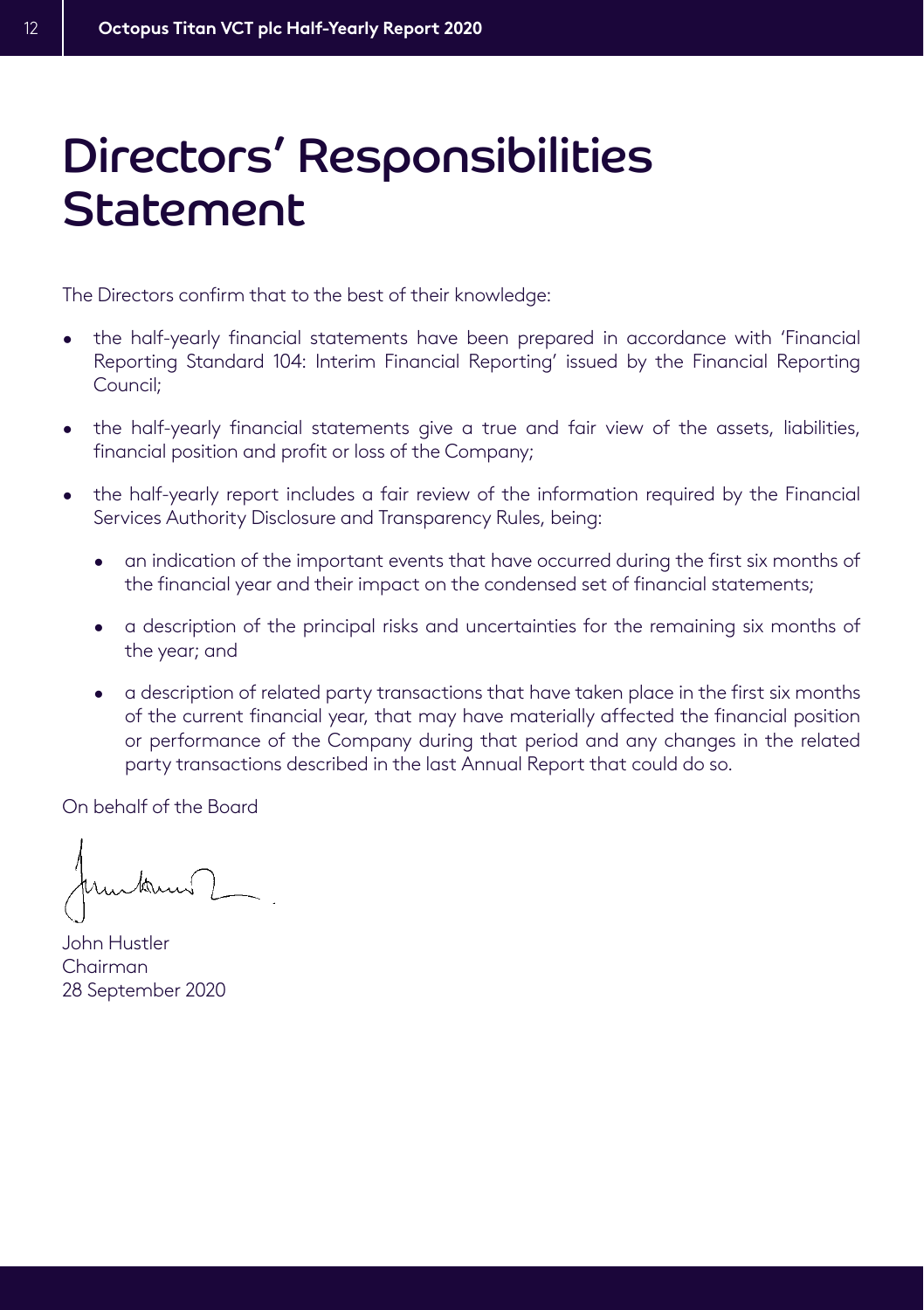# Income Statement

|                                                                | <b>Unaudited</b><br>Six months to 30 June 2020 |                  | Unaudited<br>Six months to 30 April 2019 |                  |                  | Audited<br>Period to 31 December 2019 |                  |                   |                  |
|----------------------------------------------------------------|------------------------------------------------|------------------|------------------------------------------|------------------|------------------|---------------------------------------|------------------|-------------------|------------------|
|                                                                | <b>Revenue</b><br>£'000                        | Capital<br>£'000 | <b>Total</b><br>£'000                    | Revenue<br>£'000 | Capital<br>£'000 | Total<br>£'000                        | Revenue<br>£'000 | Capital<br>£'000  | Total<br>£'000   |
| (Losses)/gains on<br>disposal of<br>fixed asset investments    |                                                | (672)            | (672)                                    |                  | 66               | 66                                    | $\equiv$         | 15,626            | 15,626           |
| Losses on disposal<br>of current asset<br>investments          |                                                |                  |                                          |                  | (368)            | (368)                                 |                  | (368)             | (368)            |
| (Losses)/gains on<br>valuation of fixed<br>asset investments   |                                                | (15,680)         | (15,680)                                 |                  | 35,937           | 35,937                                |                  | 88,302            | 88,302           |
| (Losses)/gains on<br>valuation of current<br>asset investments |                                                | (66)             | (66)                                     |                  |                  |                                       |                  | 1,006             | 1,006            |
| Investment income <sup>*</sup>                                 | 274                                            |                  | 274                                      | (129)            |                  | (129)                                 | 1,535            |                   | 1,535            |
| Investment<br>management fees                                  | (381)                                          | (7, 230)         | (7,611)                                  | (303)            | (5,745)          | (6,048)                               | (784)            | (14, 890)         | (15,674)         |
| Performance fee                                                |                                                |                  |                                          |                  | (5, 182)         | (5, 182)                              | $\equiv$         | (16,965)          | (16,965)         |
| Other expenses                                                 | (2, 418)                                       | -                | (2, 418)                                 | (2, 211)         | -                | (2, 211)                              | (6,058)          | $\qquad \qquad -$ | (6,058)          |
| <b>FX</b> translation                                          |                                                | 157              | 157                                      | ÷                | (49)             | (49)                                  | $\equiv$         | (124)             | (124)            |
| (Loss)/profit before<br>tax                                    | (2, 525)                                       | (23, 491)        | (26, 016)                                | (2,643)          | 24,659           | 22,016                                | (5,307)          | 72,587            | 67,280           |
| Tax                                                            |                                                |                  |                                          |                  |                  |                                       |                  |                   |                  |
| (Loss)/profit after<br>tax                                     | (2, 525)                                       | (23, 491)        | (26, 016)                                | (2,643)          | 24,659           | 22,016                                | (5,307)          | 72,587            | 67,280           |
| (Loss)/earnings per<br>share - basic and<br>diluted            | $(0.3)$ p                                      | $(2.4)$ p        | $(2.7)$ p                                | $(0.4)$ p        | 3.5 <sub>p</sub> | 3.1 <sub>p</sub>                      | $(0.6)$ p        | 8.6 <sub>p</sub>  | 8.0 <sub>p</sub> |

\* Due to write-offs of interest on loan investments, the net loan interest income figure at 30 April 2019 was a negative amount.

- The 'Total' column of this statement is the profit and loss account of the Company; the supplementary revenue return and capital return columns have been prepared under guidance published by the Association of Investment Companies.
- All revenue and capital items in the above statement derive from continuing operations.
- The Company has only one class of business and derives its income from investments made in shares and securities and from bank and money market funds.

Titan has no other comprehensive income for the period.

The accompanying notes form an integral part of the half-yearly report.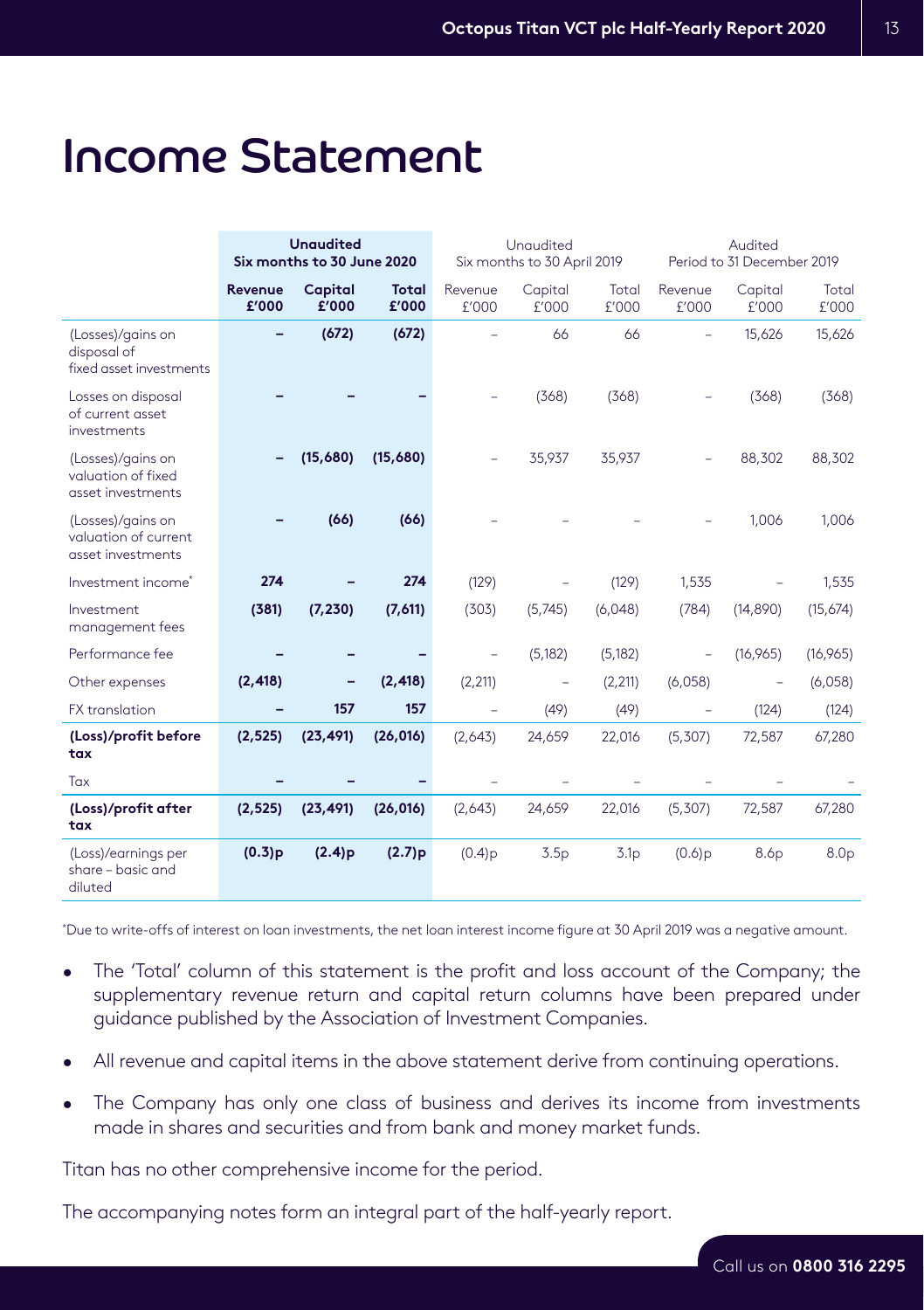# Balance Sheet

|                                  | <b>Unaudited</b><br>As at 30 June 2020 |           | Unaudited<br>As at 30 April 2019 |                   | Audited<br>As at 31 December 2019 |           |
|----------------------------------|----------------------------------------|-----------|----------------------------------|-------------------|-----------------------------------|-----------|
|                                  | £'000                                  | £'000     | £'000                            | £'000             | £'000                             | £'000     |
| Fixed asset investments          |                                        | 663,587   |                                  | 522,249           |                                   | 640,109   |
| Current assets:                  |                                        |           |                                  |                   |                                   |           |
| Corporate bonds                  | 86,456                                 |           |                                  |                   | 80,325                            |           |
| Cash at bank                     | 4,105                                  |           | 29,306                           |                   | 52,763                            |           |
| Applications cash*               | 26                                     |           | 108                              |                   | 5,565                             |           |
| Debtors                          | 5,839                                  |           | 3,810                            |                   | 2,985                             |           |
| Money market funds               | 147,114                                |           | 283,034                          |                   | 149,210                           |           |
|                                  | 243,540                                |           | 316,258                          |                   | 290,848                           |           |
| Current liabilities              | (909)                                  |           | (10, 446)                        |                   | (25, 117)                         |           |
| Net current assets               |                                        | 242,631   |                                  | 305,812           |                                   | 265,731   |
|                                  |                                        |           |                                  |                   |                                   |           |
| <b>Net assets</b>                |                                        | 906,218   |                                  | 828,061           |                                   | 905,840   |
|                                  |                                        |           |                                  |                   |                                   |           |
| Share capital                    |                                        | 101,272   |                                  | 89,618            |                                   | 95,161    |
| Share premium                    |                                        | 616,952   |                                  | 504,763           |                                   | 559,972   |
| Capital redemption reserve       |                                        | 4,879     |                                  | 2,809             |                                   | 4,074     |
| Special distributable reserve    |                                        | 69,413    |                                  | 136,417           |                                   | 106,915   |
| Capital reserve realised         |                                        | (47, 811) |                                  | (2, 327)          |                                   | (45, 705) |
| Capital reserve unrealised       |                                        | 187,547   |                                  | 117,708           |                                   | 209,089   |
| Revenue reserve                  |                                        | (26, 034) |                                  | (20,927)          |                                   | (23,666)  |
| Total equity shareholders' funds |                                        | 906,218   |                                  | 828,061           |                                   | 905,840   |
| Net asset value per share        |                                        | 89.5p     |                                  | 92.4 <sub>p</sub> |                                   | 95.2p     |

\* Cash held but not yet allotted.

The statements were approved by the Directors and authorised for issue on 28 September 2020 and are signed on their behalf by:

fruitenus -

John Hustler Chairman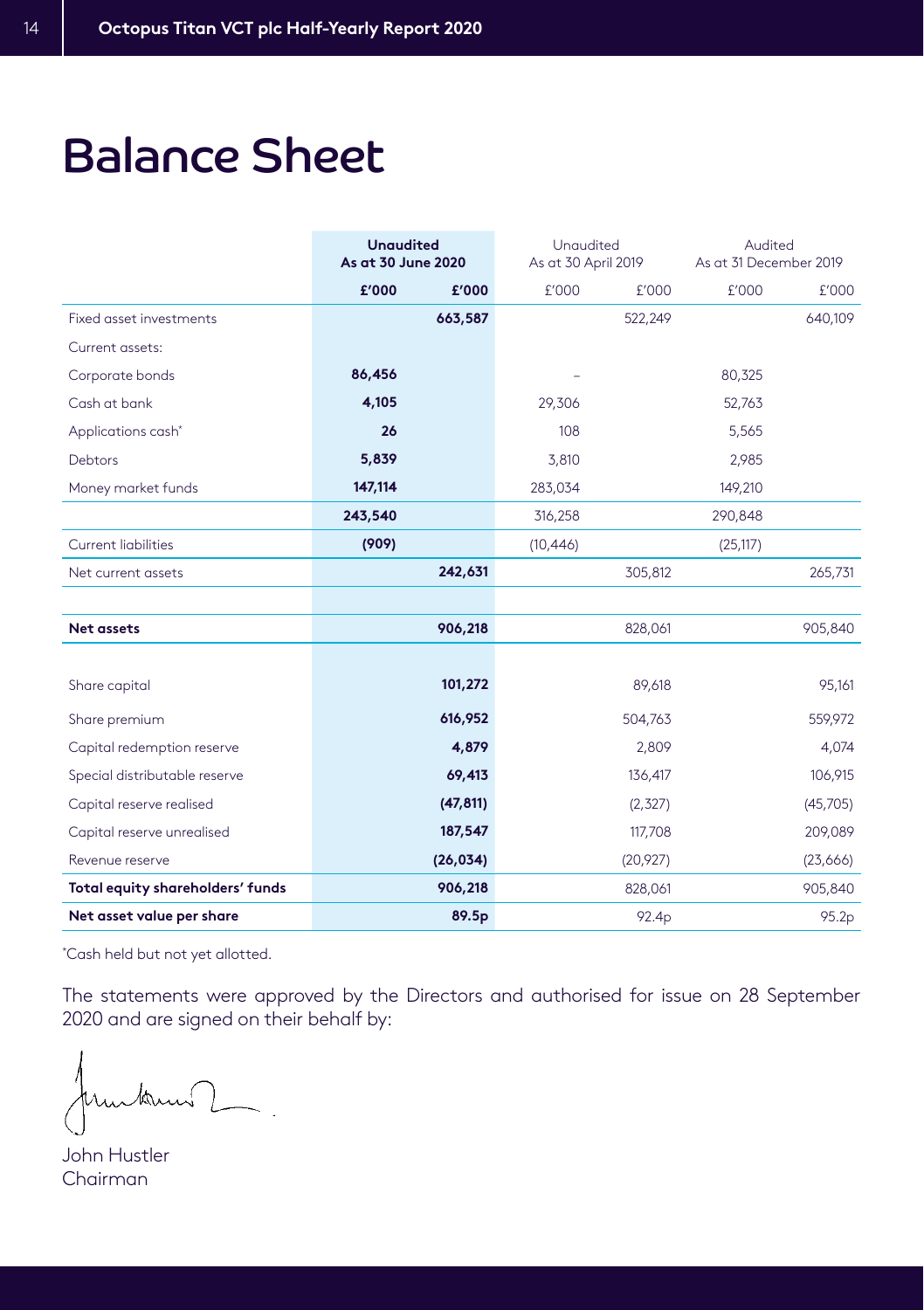# Statement of Changes in Equity

|                                                             | <b>Share</b><br>capital<br>£'000 | premium<br>£'000 | Capital<br>reserve<br>£'000 | Special<br>Share redemption distributable<br>reserve <sup>*</sup><br>£'000 | Capital<br>reserve<br>realised*<br>£'000 | Capital<br>reserve<br>unrealised<br>£'000 | Revenue<br>reserve <sup>*</sup><br>£'000 | Total<br>£'000 |
|-------------------------------------------------------------|----------------------------------|------------------|-----------------------------|----------------------------------------------------------------------------|------------------------------------------|-------------------------------------------|------------------------------------------|----------------|
| As at 01 January 2020                                       | 95,161                           | 559,972          | 4,074                       | 106,915                                                                    | (45, 705)                                | 209,089                                   | (23, 666)                                | 905,840        |
| Comprehensive income for<br>the year:                       |                                  |                  |                             |                                                                            |                                          |                                           |                                          |                |
| Management fees                                             |                                  |                  |                             |                                                                            | (7,230)                                  |                                           | (381)                                    | (7,611)        |
| Current year gain on disposal<br>of fixed asset investments |                                  |                  |                             |                                                                            | (672)                                    |                                           |                                          | (672)          |
| Losses on fair value of fixed<br>asset investments          |                                  |                  |                             |                                                                            |                                          | (15,680)                                  |                                          | (15,680)       |
| Losses on fair value of current<br>asset investments        |                                  |                  |                             |                                                                            |                                          | (66)                                      |                                          | (66)           |
| Loss after tax                                              | ÷                                |                  |                             |                                                                            |                                          |                                           | (2,144)                                  | (2, 144)       |
| Total comprehensive loss for<br>the period                  |                                  |                  |                             |                                                                            | (7,902)                                  | (15, 746)                                 | (2,525)                                  | (26, 173)      |
| Contributions by and<br>distributions to owners:            |                                  |                  |                             |                                                                            |                                          |                                           |                                          |                |
| Share issue**                                               | 6,916                            | 56,980           |                             |                                                                            |                                          |                                           |                                          | 63,896         |
| Repurchase of own shares                                    | (805)                            |                  | 805                         | (7,008)                                                                    |                                          |                                           |                                          | (7,008)        |
| Dividends paid                                              | ٠                                |                  |                             | (30, 494)                                                                  |                                          |                                           |                                          | (30, 494)      |
| Total contributions by and<br>distributions<br>to owners    | 6,111                            | 56,980           | 805                         | (37, 502)                                                                  |                                          |                                           |                                          | 26,394         |
| Other movements:                                            |                                  |                  |                             |                                                                            |                                          |                                           |                                          |                |
| Prior year fixed asset gains<br>now realised                |                                  |                  |                             |                                                                            | 5,796                                    | (5,796)                                   |                                          |                |
| <b>FX</b> translation                                       |                                  |                  |                             |                                                                            |                                          |                                           | 157                                      | 157            |
| Total other movements                                       | i.                               | i.               | i.                          | $\overline{\phantom{0}}$                                                   | 5,796                                    | (5,796)                                   | 157                                      | 157            |
| Balance as at 30 June 2020                                  | 101,272                          | 616,952          | 4,879                       | 69,413                                                                     | (47, 811)                                | 187,547                                   | (26, 034)                                | 906,218        |

\* Reserves are available for distribution.

\*\*This is net of allotment fees of £9.9 million.

The accompanying notes form an integral part of the financial statements.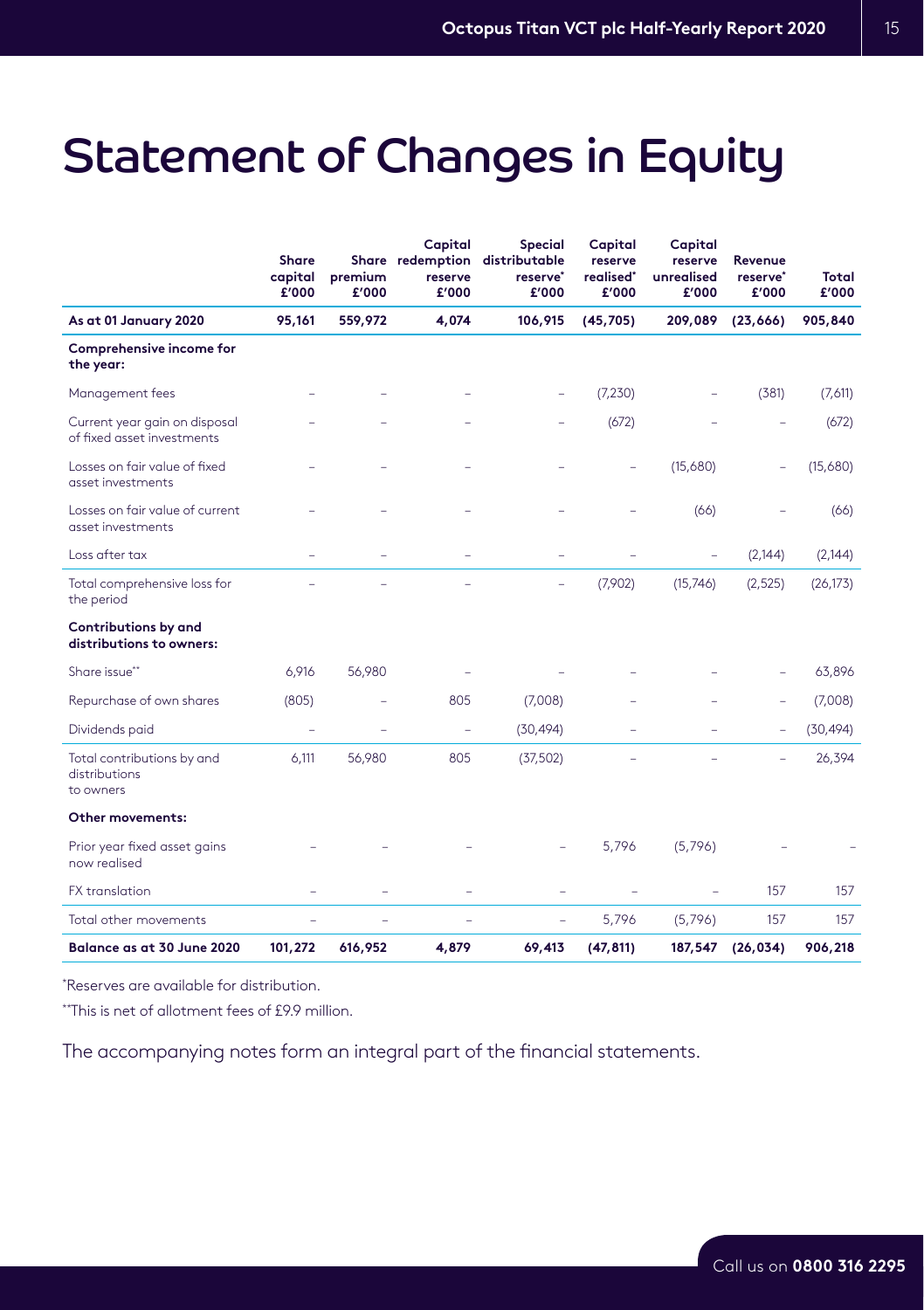|                                                                 | Share<br>capital<br>£'000 | premium<br>£'000 | Capital<br>reserve<br>£'000 | Special<br>Share redemption distributable<br>reserve <sup>*</sup><br>£'000 | Capital<br>reserve<br>realised*<br>£'000 | Capital<br>reserve<br>unrealised<br>£'000 | Revenue<br>reserve <sup>*</sup><br>£'000 | Total<br>£'000 |
|-----------------------------------------------------------------|---------------------------|------------------|-----------------------------|----------------------------------------------------------------------------|------------------------------------------|-------------------------------------------|------------------------------------------|----------------|
| As at 01 November 2018                                          | 65,467                    | 299,804          | 2,056                       | 169,637                                                                    | 11,245                                   | 79,428                                    | (18, 235)                                | 609,402        |
| Comprehensive income for<br>the year:                           |                           |                  |                             |                                                                            |                                          |                                           |                                          |                |
| Management fees                                                 |                           |                  |                             |                                                                            | (5,745)                                  |                                           | (303)                                    | (6,048)        |
| Current year gain on disposal<br>of fixed asset investments     |                           |                  |                             |                                                                            | 66                                       |                                           |                                          | 66             |
| Current year losses on disposal<br>of current asset investments |                           |                  |                             |                                                                            | (368)                                    |                                           |                                          | (368)          |
| Gains on fair value of fixed<br>asset investments               |                           |                  |                             |                                                                            |                                          | 35,937                                    |                                          | 35,937         |
| Loss after tax                                                  |                           |                  |                             |                                                                            |                                          |                                           | (2,340)                                  | (2, 340)       |
| Performance fee                                                 | ÷.                        | i.               | ÷,                          | $\overline{\phantom{0}}$                                                   | (5, 182)                                 |                                           | ۰                                        | (5, 182)       |
| Total comprehensive income<br>for the period                    |                           |                  |                             | ÷                                                                          | (11, 229)                                | 35,937                                    | (2,643)                                  | 22,065         |
| Contributions by and<br>distributions to owners:                |                           |                  |                             |                                                                            |                                          |                                           |                                          |                |
| Share issue (includes DRIS)**                                   | 24,904                    | 204,959          |                             |                                                                            |                                          |                                           |                                          | 229,863        |
| Repurchase of own shares                                        | (753)                     |                  | 753                         | (6,611)                                                                    |                                          |                                           |                                          | (6,611)        |
| Dividends paid (includes DRIS)                                  |                           |                  | L                           | (26,609)                                                                   |                                          |                                           |                                          | (26,609)       |
| Total contributions by and<br>distributions<br>to owners        | 24,151                    | 204,959          | 753                         | (33, 220)                                                                  |                                          |                                           |                                          | 196,643        |
| Other movements:                                                |                           |                  |                             |                                                                            |                                          |                                           |                                          |                |
| Prior year current asset losses<br>now realised                 |                           |                  |                             |                                                                            | (2,343)                                  | 2,343                                     |                                          |                |
| <b>FX</b> translation                                           |                           |                  |                             |                                                                            |                                          |                                           | (49)                                     | (49)           |
| Total other movements                                           |                           |                  |                             |                                                                            | (2, 343)                                 | 2,343                                     | (49)                                     | (49)           |
| Balance as at 30 April 2019                                     | 89,618                    | 504,763          | 2,809                       | 136,417                                                                    | (2, 327)                                 | 117,708                                   | (20, 927)                                | 828,061        |

\* Reserves are available for distribution.

\*\*This is net of allotment fees of £6.6 million.

The accompanying notes form an integral part of the financial statements.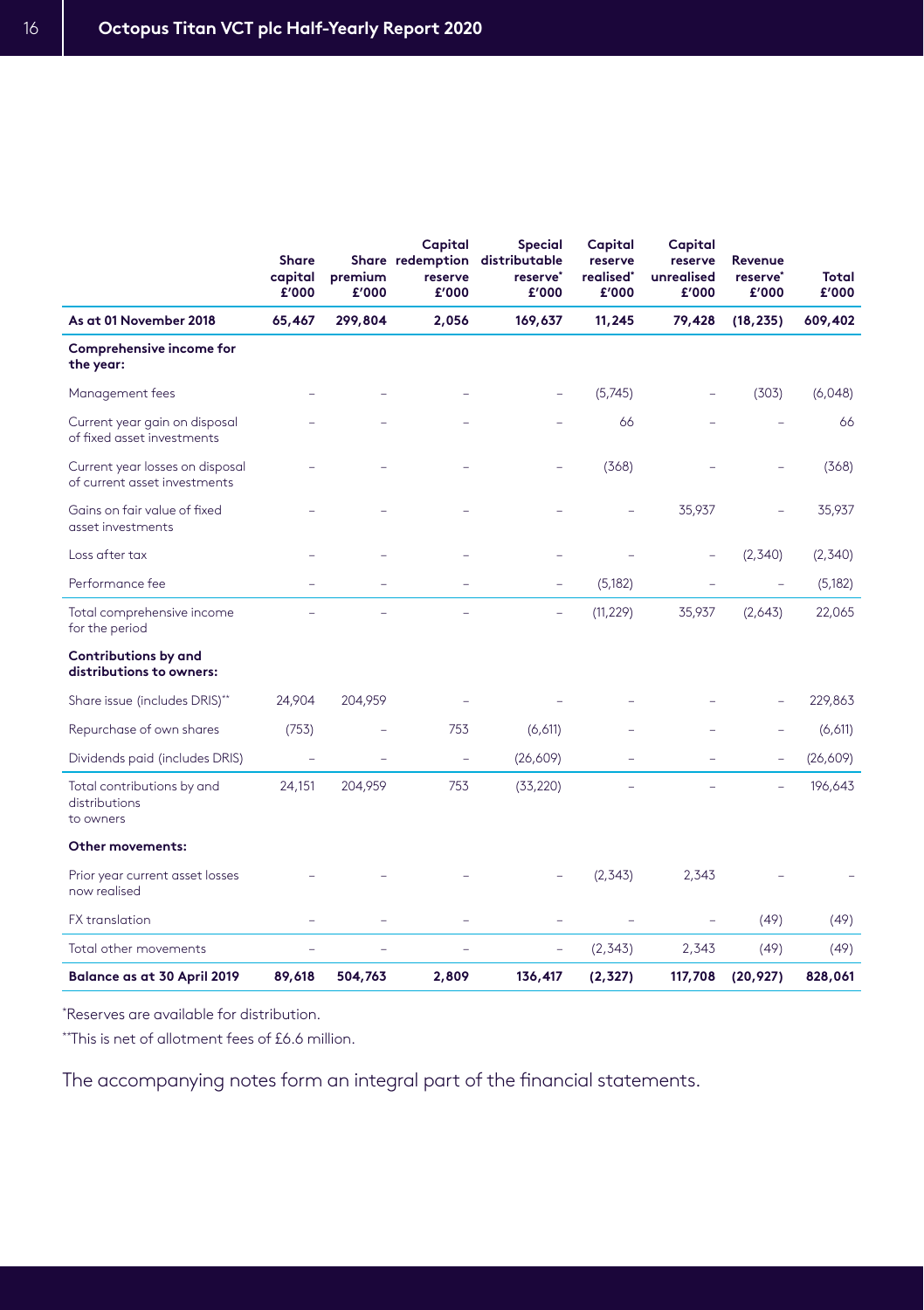|                                                                 | <b>Share</b><br>capital<br>£'000 | premium<br>£'000 | Capital<br>reserve<br>£'000 | Special<br>Share redemption distributable<br>reserve*<br>£'000 | Capital<br>reserve<br>realised*<br>£'000 | Capital<br>reserve<br>unrealised<br>£'000 | <b>Revenue</b><br>reserve <sup>*</sup><br>£'000 | Total<br>£'000 |
|-----------------------------------------------------------------|----------------------------------|------------------|-----------------------------|----------------------------------------------------------------|------------------------------------------|-------------------------------------------|-------------------------------------------------|----------------|
| As at 01 November 2018                                          | 65,467                           | 299,804          | 2,056                       | 169,637                                                        | 11,245                                   | 79,428                                    | (18, 235)                                       | 609,402        |
| Comprehensive income for<br>the year:                           |                                  |                  |                             |                                                                |                                          |                                           |                                                 |                |
| Management fees                                                 |                                  |                  |                             |                                                                | (14, 890)                                |                                           | (784)                                           | (15,674)       |
| Current year gain on disposal<br>of fixed asset investments     |                                  |                  |                             |                                                                | 15,626                                   |                                           |                                                 | 15,626         |
| Current year losses on disposal<br>of current asset investments |                                  |                  |                             |                                                                | (368)                                    |                                           |                                                 | (368)          |
| Gains on fair value of fixed<br>asset investments               |                                  |                  |                             |                                                                |                                          | 88,302                                    |                                                 | 88,302         |
| Gains on fair value of current<br>asset investments             |                                  |                  |                             |                                                                |                                          | 1,006                                     |                                                 | 1,006          |
| Loss after tax                                                  |                                  |                  |                             |                                                                |                                          |                                           | (4, 523)                                        | (4, 523)       |
| Performance fee                                                 |                                  |                  |                             | -                                                              | (16,965)                                 |                                           |                                                 | (16,965)       |
| Total comprehensive income<br>for the year                      |                                  |                  |                             | L,                                                             | (16, 597)                                | 89,308                                    | (5, 307)                                        | 67,404         |
| Contributions by and<br>distributions to owners:                |                                  |                  |                             |                                                                |                                          |                                           |                                                 |                |
| Share issue (includes DRIS)**                                   | 31,712                           | 260,168          |                             |                                                                |                                          |                                           |                                                 | 291,880        |
| Repurchase of own shares                                        | (2,018)                          |                  | 2,018                       | (17, 597)                                                      |                                          |                                           |                                                 | (17, 597)      |
| Dividends paid (includes DRIS)                                  |                                  |                  |                             | (45, 125)                                                      |                                          |                                           |                                                 | (45, 125)      |
| Total contributions by and<br>distributions<br>to owners        | 29,694                           | 260,168          | 2,018                       | (62, 722)                                                      |                                          |                                           |                                                 | 229,158        |
| Other movements:                                                |                                  |                  |                             |                                                                |                                          |                                           |                                                 |                |
| Prior year fixed asset losses<br>now realised                   |                                  |                  |                             |                                                                | (38,010)                                 | 38,010                                    |                                                 |                |
| Prior year current asset losses<br>now realised                 |                                  |                  |                             |                                                                | (2, 343)                                 | 2,343                                     |                                                 |                |
| <b>FX</b> translation                                           |                                  |                  |                             |                                                                |                                          |                                           | (124)                                           | (124)          |
| Total other movements                                           | L,                               |                  |                             | ÷                                                              | (40, 353)                                | 40,353                                    | (124)                                           | (124)          |
| <b>Balance as at 31 December</b><br>2019                        | 95,161                           | 559,972          | 4,074                       | 106,915                                                        | (45, 705)                                | 209,089                                   | (23, 666)                                       | 905,840        |

\* Reserves are available for distribution.

\*\*This is net of allotment fees of £6.6 million.

The accompanying notes form an integral part of the financial statements.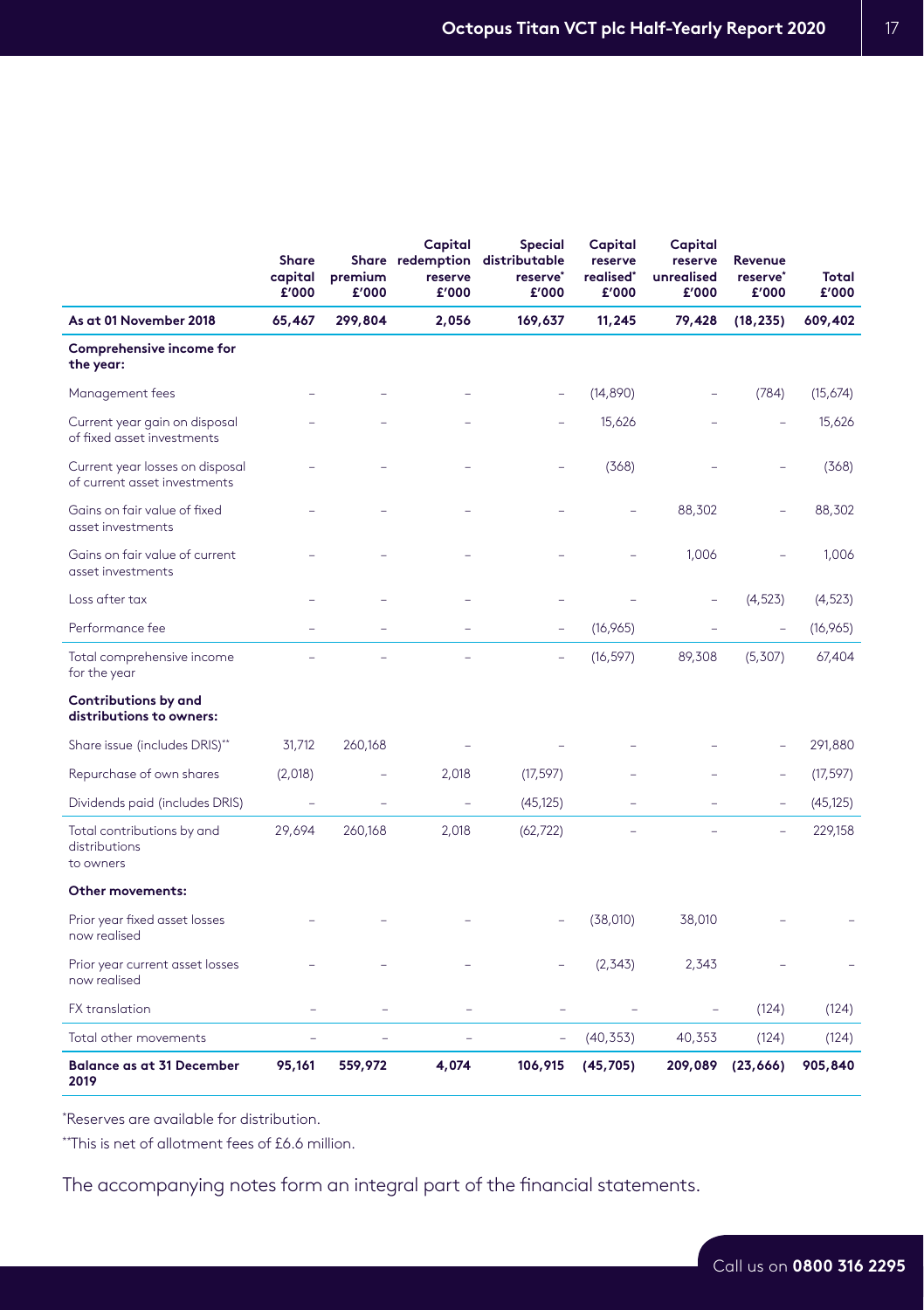# Cash Flow Statement

|                                                                     | <b>Unaudited</b><br>Six months to<br>30 June 2020<br>£'000 | Unaudited<br>Six months to<br>30 April 2019<br>f'000 | Audited<br>Period to<br>31 December 2019<br>f'000 |
|---------------------------------------------------------------------|------------------------------------------------------------|------------------------------------------------------|---------------------------------------------------|
| Reconciliation of profit to cash flows from<br>operating activities |                                                            |                                                      |                                                   |
| (Loss)/profit before tax                                            | (26, 016)                                                  | 22,016                                               | 67,280                                            |
| Increase in debtors                                                 | (2, 854)                                                   | (960)                                                | (135)                                             |
| (Decrease)/increase in creditors                                    | (18,669)                                                   | 5,523                                                | 14,737                                            |
| Losses on disposal of current asset investments                     |                                                            | 368                                                  | 368                                               |
| Losses/(gains) on valuation of current asset<br>investments         | 66                                                         |                                                      | (1,006)                                           |
| Losses/(gains) on disposal of fixed asset<br>investments            | 672                                                        | (66)                                                 | (15,626)                                          |
| Losses/(gains) on valuation of fixed asset<br>investments           | 15,680                                                     | (35,937)                                             | (88, 302)                                         |
| Outflow from operating activities                                   | (31, 121)                                                  | (9,056)                                              | (22,684)                                          |
| Cash flows from investing activities                                |                                                            |                                                      |                                                   |
| Purchase of current asset investments                               | (6, 197)                                                   |                                                      | (79, 319)                                         |
| Sale of current asset investments                                   |                                                            | 61,213                                               | 61,213                                            |
| Purchase of fixed asset investments                                 | (52, 827)                                                  | (51, 416)                                            | (127, 618)                                        |
| Sale of fixed asset investments                                     | 12,997                                                     | 67                                                   | 26,334                                            |
| (Outflow)/inflow from investing activities                          | (46, 027)                                                  | 9,864                                                | (119, 390)                                        |
| Cash flows from financing activities                                |                                                            |                                                      |                                                   |
| Applications Inflows allotted                                       | (5, 539)                                                   | (57, 571)                                            | (52, 114)                                         |
| Purchase of own shares                                              | (7,008)                                                    | (6, 611)                                             | (17, 597)                                         |
| Net proceed from share issues                                       | 63,896                                                     | 222,772                                              | 279,942                                           |
| Dividends Paid (net of DRIS)                                        | (30, 494)                                                  | (19, 518)                                            | (33,187)                                          |
| Inflow from financing activities                                    | 20,855                                                     | 139,072                                              | 177,044                                           |
| (Decrease)/Increase in cash and cash<br>equivalents                 | (56, 293)                                                  | 139,880                                              | 34,970                                            |
| Opening cash and cash equivalents                                   | 207,538                                                    | 172,568                                              | 172,568                                           |
| Closing cash and cash equivalents                                   | 151,245                                                    | 312,448                                              | 207,538                                           |
| Cash and cash equivalents comprise                                  |                                                            |                                                      |                                                   |
| Cash at Bank                                                        | 4,105                                                      | 29,306                                               | 52,763                                            |
| Applications cash                                                   | 26                                                         | 108                                                  | 5,565                                             |
| Money Market Funds                                                  | 147,114                                                    | 283,034                                              | 149,210                                           |
|                                                                     | 151,245                                                    | 312,448                                              | 207,538                                           |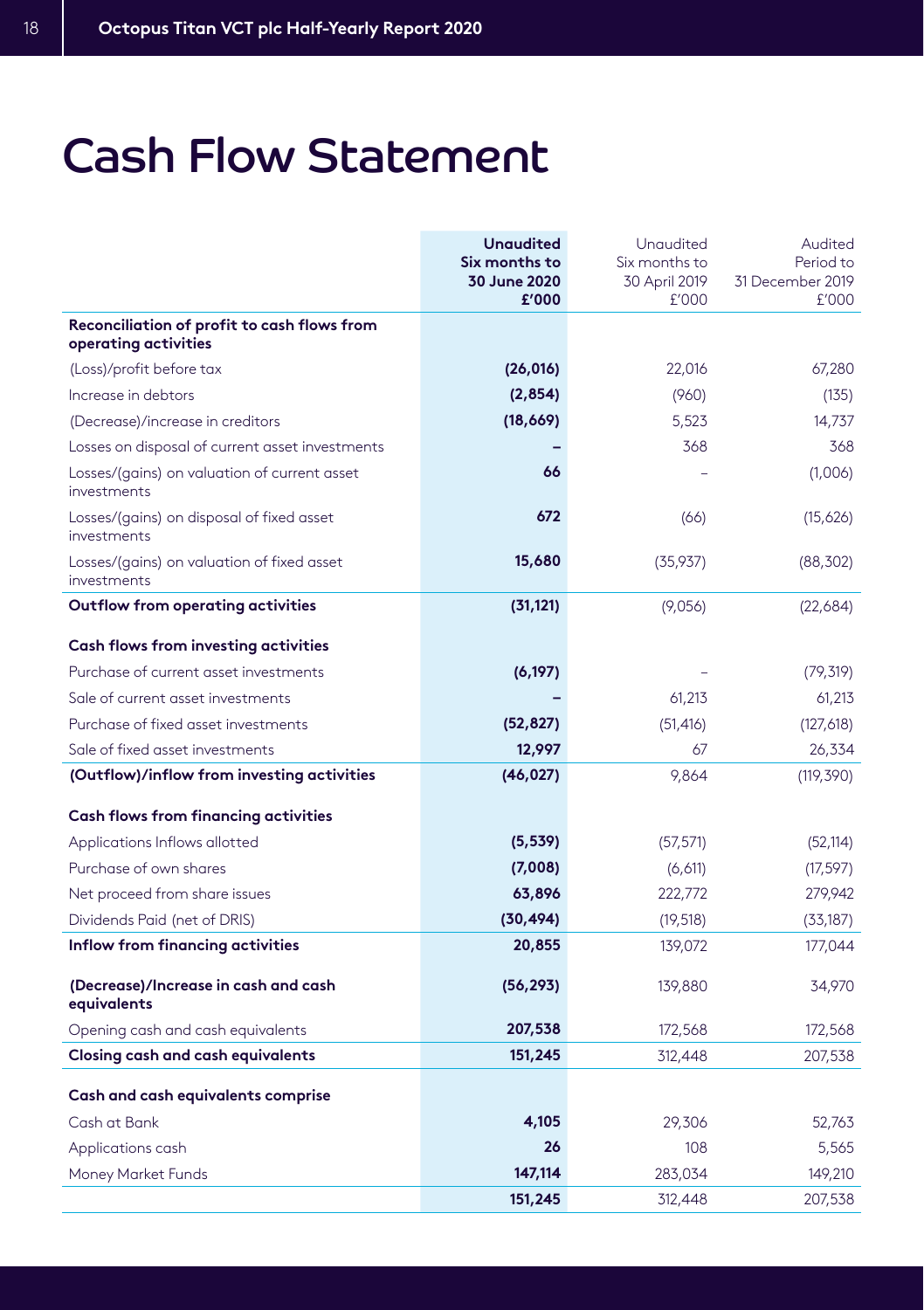# Condensed Notes to the Half-Yearly Report

### **1. Basis of preparation**

The unaudited half-yearly results which cover the six months to 30 June 2020 have been prepared in accordance with the Financial Reporting Council's (FRC) Financial Reporting Standard 104 Interim Financial Reporting (March 2018) and the Statement of Recommended Practice (SORP) for Investment Companies re-issued by the Association of Investment Companies in February 2018**.**

### **2. Publication of non-statutory accounts**

The unaudited half-yearly results for the six months ended 30 June 2020 do not constitute statutory accounts within the meaning of Section 415 of the Companies Act 2006 and have not been delivered to the Registrar of Companies. The comparative figures for the period ended 31 December 2019 have been extracted from the audited financial statements for that period, which have been delivered to the Registrar of Companies. The independent Auditor's report on those financial statements, in accordance with chapter 3, part 16 of the Companies Act 2006, was unqualified. This half-yearly report has not been reviewed by the Company's auditor.

## **3. Earnings per share**

The earnings per share is based on 986,288,321 ordinary shares (30 April 2019 – 700,062,139; 31 December 2019 – 836,847,918), being the weighted average of shares in issue during the period. There are no potentially dilutive capital instruments in issue and therefore no diluted returns per share figures are relevant. The basic and diluted earnings per share are therefore identical.

#### **4. Net asset value per share**

|                           | 30 June 20220     | 30 April 2019     | 31 December 2019  |
|---------------------------|-------------------|-------------------|-------------------|
| Net assets (£'000)        | 906,218           | 828,061           | 905,840           |
| Shares in issue           | 1,012,719,355     | 896.180.357       | 951.607.197       |
| Net asset value per share | 89.5 <sub>p</sub> | 92.4 <sub>D</sub> | 95.2 <sub>p</sub> |

# **5. Dividends**

The interim dividend declared of 2.0 pence per share for the six months ending 30 June 2020 will be paid on 11 December 2020 to those shareholders on the register as at 27 November 2020.

On 30 April 2020 a 3.0p interim dividend relating to the 2019 financial year was paid.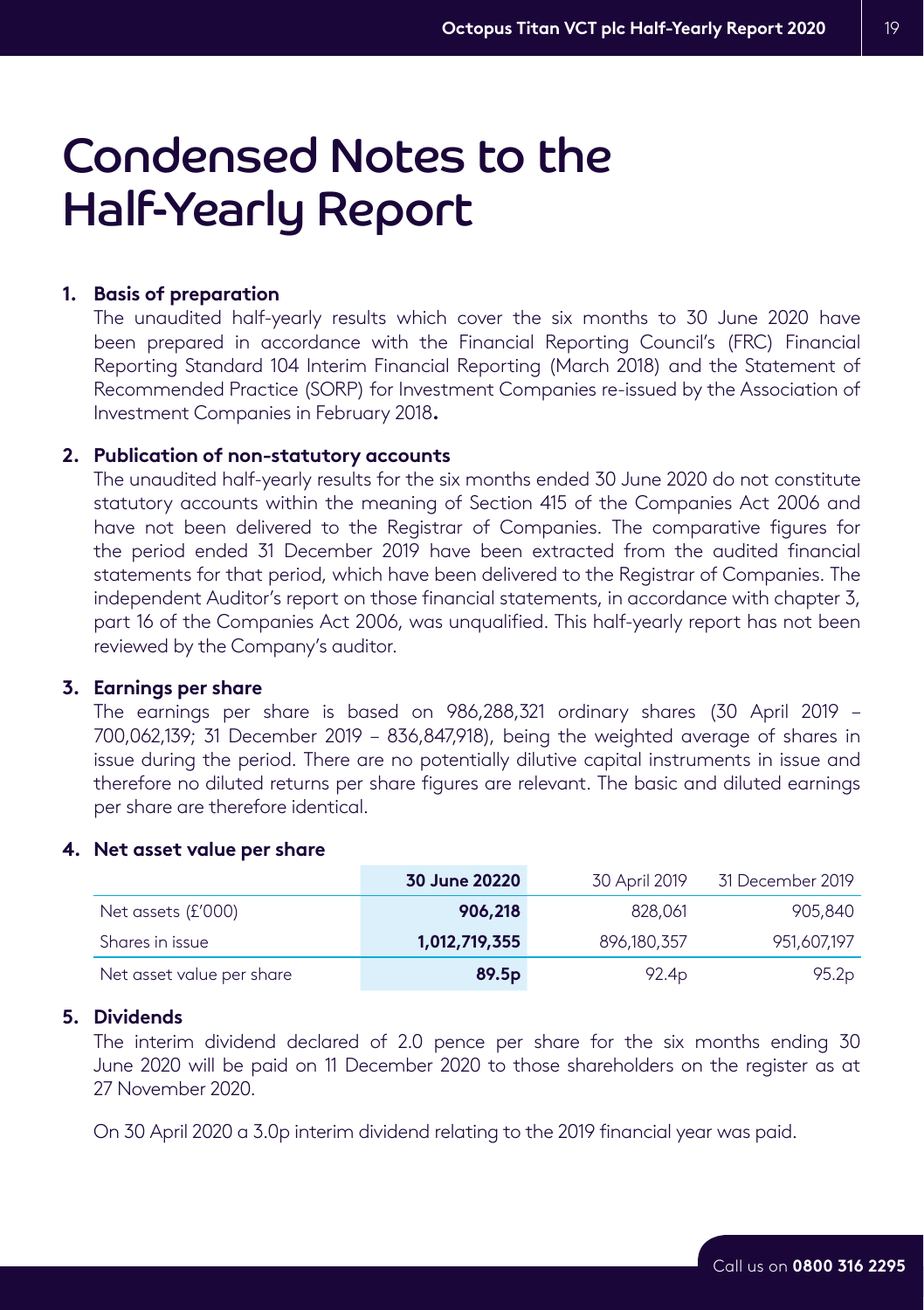### **6. Buybacks and allotments**

During the six months ended 30 June 2020 the Company bought back 8,046,813 Ordinary shares at a weighted average price of 87.1 pence per share (six months ended 30 April 2019: 7,525,258 Ordinary shares at a weighted average price of 87.9 pence per share; period ended 31 December 2019: 20,178,694 Ordinary shares at a weighted average price of 87.2 pence per share).

During the six months to 30 June 2020, 69,158,971 shares were issued at a weighted average price of 98.2 pence per share (six months ended 30 April 2019: 249,040,086 shares at a weighted average price of 98.3 pence per share; period ended 31 December 2019: 317,120,362 shares at a weighted average price of 97.9 pence per share).

### **7. Related Party Transactions**

Octopus acts as the Portfolio Manager of the Company. Under the management agreement, Octopus receives a fee of 2.0% per annum of the net assets of the Company for the investment management services, but in respect of funds raised by the Company under the 2018 Offer and thereafter (and subject to the Company having a cash reserve of 10% of its NAV), the annual management charge on uninvested cash will be the lower of either (i) the actual return that the Company receives on its cash and funds that are the equivalent of cash subject to a 0% floor and (ii) 2%. During the period, the Company incurred management fees of £7,611,000 payable to Octopus (30 April 2019: £6,048,000; 31 December 2019: £15,674,000), which was fully settled by 30 June 2020.

Octopus provides accounting and administration services to the Company and receives a fee for these services which will be capped at the lower of either (i) 0.3% per annum of the Company's NAV or (ii) the administration and accounting costs of the Company for the year ended 31 October 2018 with inflationary increases.

Octopus received £0.09 million in the six months to 30 June 2020 (six months ended 30 April 2019: £0.67 million; period ended 31 December 2019: £0.34 million) in regards to arrangement and monitoring fees in relation to investments made by the Company.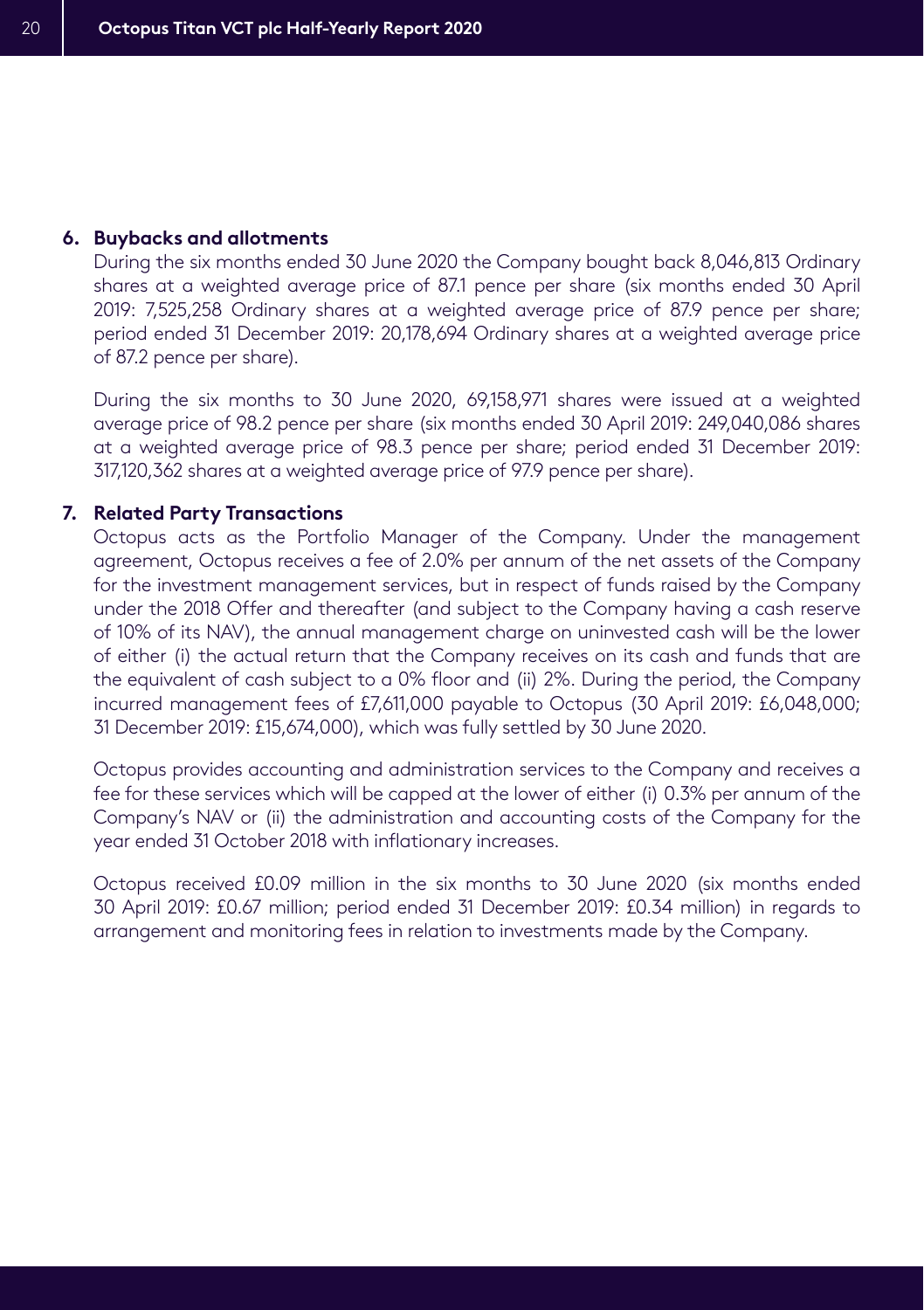#### **8. Voting rights and equity management**

The following table shows the % voting rights held by Titan of each of the top 10 investments held in Titan, on a fully diluted basis.

| <b>Investments</b>                           | % voting rights<br>held by Titan |
|----------------------------------------------|----------------------------------|
| Amplience Limited                            | 41.0%                            |
| Zenith Holding Company Limited               | 100.0%                           |
| Depop Limited                                | 10.2%                            |
| Bought By Many Limited                       | 10.3%                            |
| Wave Optics Limited                          | 21.8%                            |
| Chiaro Technology Limited (trading as Elvie) | 14.3%                            |
| Cazoo Limited                                | 3.3%                             |
| Permutive Inc.                               | 23.4%                            |
| <b>Big Health Limited</b>                    | 18.2%                            |
| Streethub Limited (trading as Trouva)        | 26.2%                            |

## **9. Post balance sheet events**

The following events occurred between the balance sheet date and the signing of this half-yearly report:

- Three new investments completed totalling £9.0 million.
- Four follow-on investments completed totalling £8.3 million.
- Full disposal of UltraSoC Technologies Limited for a consideration of £10.9 million.
- A final order to cancel Share Premium amounting to £114.4 million was granted on 4 August 2020.

# **10. Additional information**

Copies of this report are available from the registered office of the Company at 33 Holborn, London, EC1N 2HT.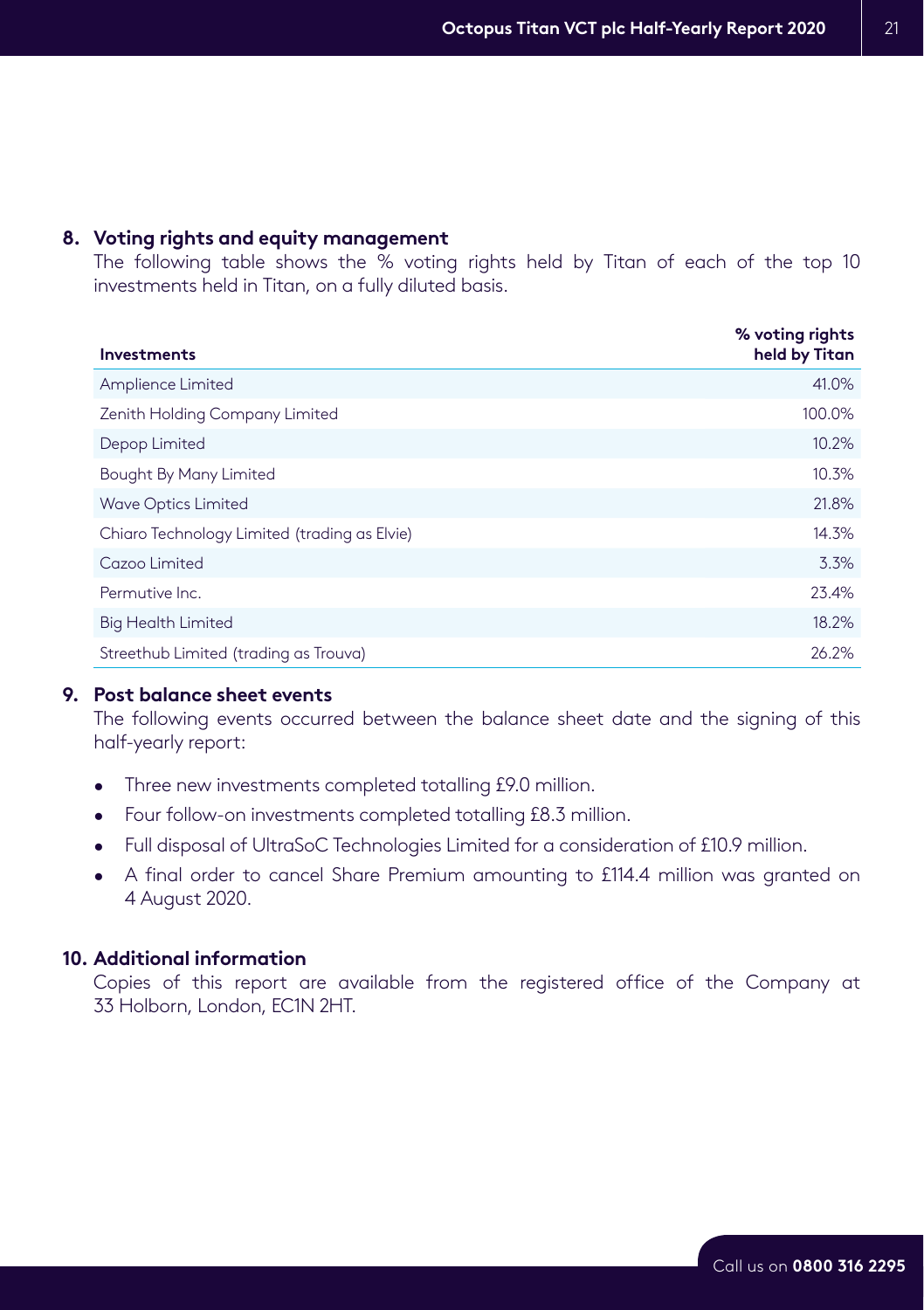# Shareholder Information and Contact Details

### **Financial Calendar**

The Company's financial calendar is as follows:

| 11 December 2020 | 2020 interim dividend to be paid                           |
|------------------|------------------------------------------------------------|
| April 2021       | Annual results for the year to 31 December 2020 announced; |
|                  | Annual Report and financial statements published           |

#### **Dividends**

Dividends are paid by Computershare Investor Services plc ('Computershare') on behalf of the Company. Shareholders who wish to have dividends paid directly into their bank account rather than by cheque to their registered address can complete a mandate form for this purpose or complete an instruction electronically by visiting the Computershare Investor Centre at: **www-uk.computershare.com/investor/**.

Queries relating to dividends, shareholdings or requests for mandate forms should be directed to Computershare by calling **0370 703 6324**. Calls to this number cost the same as a normal local or national landline call and may be included in your service provider's tariff. Calls outside the United Kingdom will be charged at the applicable international rate. Computershare Investor Services plc are open between 8.30am and 5.30pm, Monday to Friday excluding public holidays in England and Wales. Computershare can be contacted in writing at:

Computershare Investor Services plc The Pavilions Bridgwater Road **Bristol** BS99 6ZZ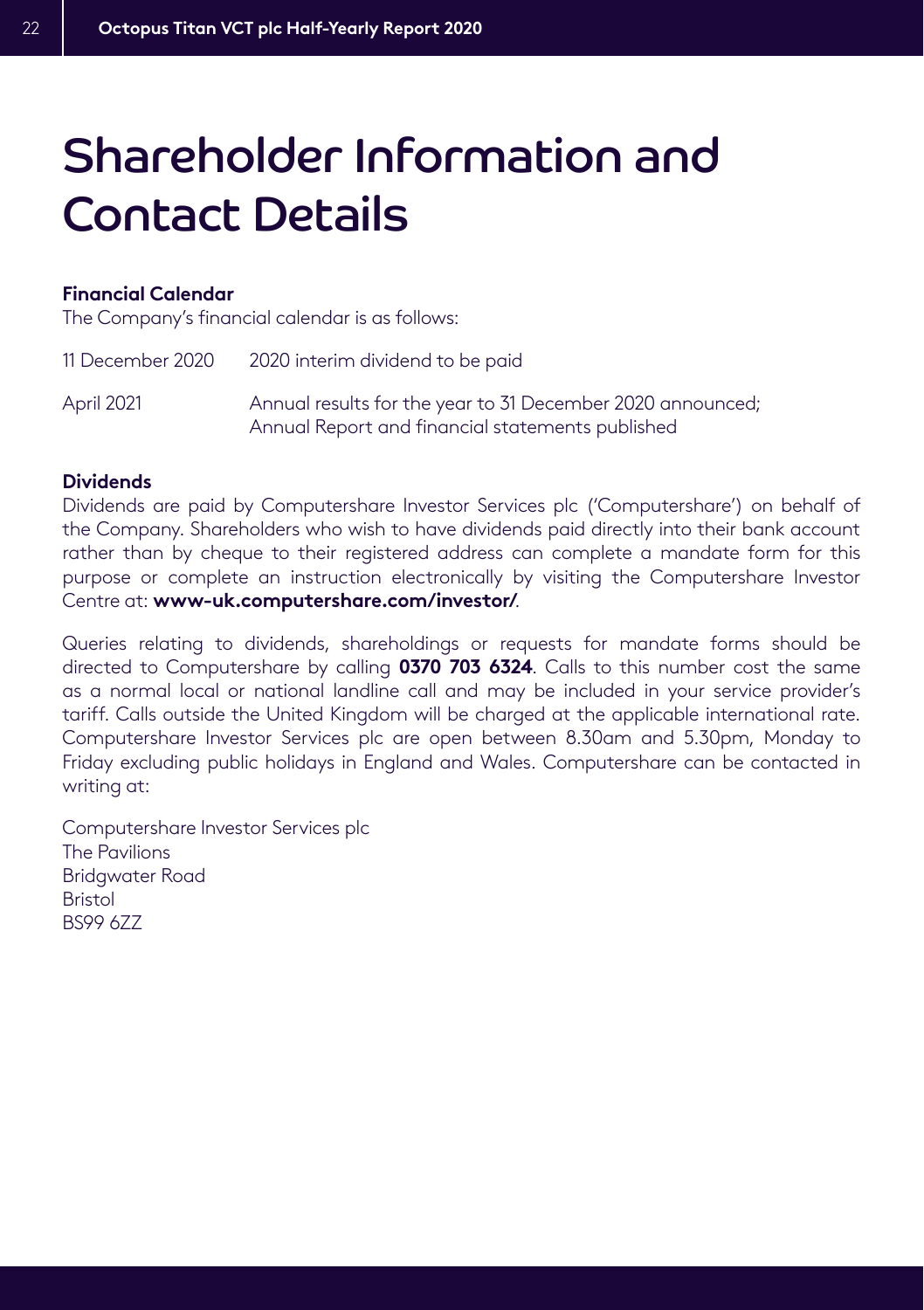The table below shows the NAV and lists the dividends that have been paid since the launch of Titan (formerly Titan 2):

| <b>Period Ended</b> | <b>NAV</b>         | Dividends paid    | <b>Total Value</b> |
|---------------------|--------------------|-------------------|--------------------|
| 30 April 2008       | 95.0 <sub>p</sub>  |                   | 95.0 <sub>p</sub>  |
| 31 October 2008     | 89.9p              |                   | 89.9p              |
| 30 April 2009       | 91.5p              | 0.5p              | 92.0p              |
| 31 October 2009     | 96.1p              | 0.5p              | 97.1p              |
| 30 April 2010       | 92.0 <sub>p</sub>  | 0.5p              | 93.5p              |
| 31 October 2010     | 94.9p              | 0.5p              | 96.9p              |
| 30 April 2011       | 92.1 <sub>p</sub>  | 0.75p             | 94.85p             |
| 31 October 2011     | 91.5p              | 0.75p             | 95.0p              |
| 30 April 2012       | 92.8p              | 1.0 <sub>p</sub>  | 97.3p              |
| 31 October 2012     | 121.9 <sub>p</sub> | 1.5 <sub>p</sub>  | 127.9p             |
| 30 April 2013       | 88.7p              | 34.0 <sub>p</sub> | 128.7p             |
| 31 October 2013     | 95.2p              | 2.5p              | 137.7 <sub>p</sub> |
| 30 April 2014       | 92.2p              | 2.5p              | 137.2p             |
| 31 October 2014     | 101.4 <sub>p</sub> | 2.5p              | 148.9p             |
| 30 April 2015       | 97.7 <sub>p</sub>  | 2.5p              | 147.7p             |
| 31 October 2015     | 102.7p             | 2.0 <sub>p</sub>  | 154.7p             |
| 30 April 2016       | 95.7p              | 7.0 <sub>p</sub>  | 154.7p             |
| 31 October 2016     | 97.9p              | 2.0 <sub>p</sub>  | 158.9p             |
| 30 April 2017       | 95.2p              | 3.0 <sub>p</sub>  | 159.2p             |
| 31 October 2017     | 96.4p              | 2.0 <sub>p</sub>  | 162.4p             |
| 30 April 2018       | 94.3 <sub>p</sub>  | 3.0 <sub>p</sub>  | 163.3p             |
| 31 October 2018     | 93.1p              | 2.0 <sub>p</sub>  | 164.1p             |
| 30 April 2019       | 92.4p              | 3.0 <sub>p</sub>  | 166.4p             |
| 31 December 2019    | 95.2p              | 2.0 <sub>p</sub>  | 171.2p             |
| 30 June 2020        | 89.5p              | 3.0 <sub>p</sub>  | 168.5p             |

The interim dividend of 2.0p per share for the six months ending 30 June 2020 will be paid on 11 December 2020, to those shareholders on the register as at 27 November 2020.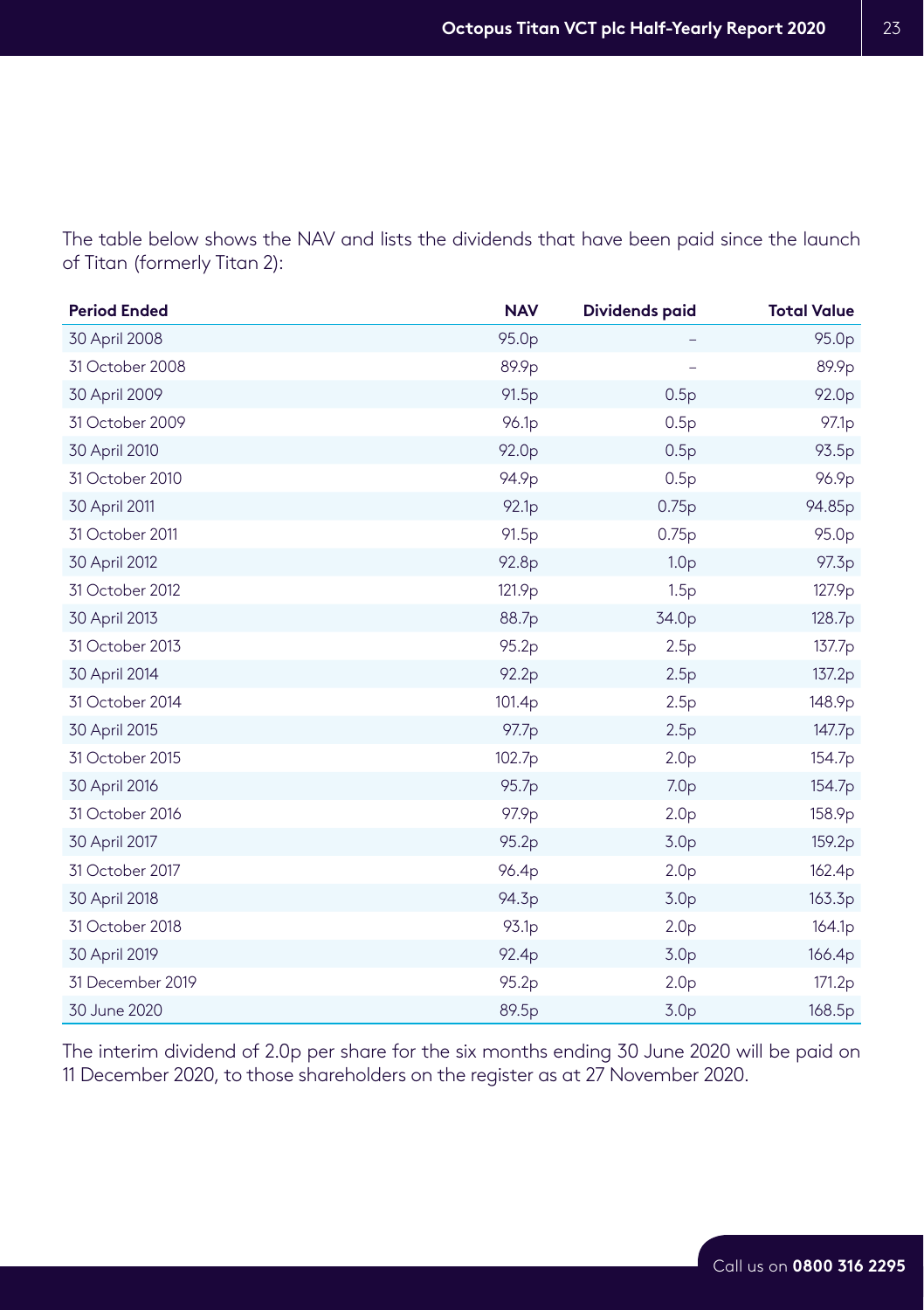## **Share Price**

The Company's share price can be found on various financial websites including **www.londonstockexchange.com**, with the following TIDM/EPIC code:

|                                        | <b>Ordinary shares</b> |
|----------------------------------------|------------------------|
| TIDM/EPIC code                         | OTV <sub>2</sub>       |
| Latest share price (25 September 2020) | 77.5p per share        |

### **Buying and Selling Shares**

The Company's Ordinary shares can be bought and sold through a stockbroker in the same way as any other company quoted on the London Stock Exchange. There may be tax implications in respect of selling all or part of your holdings, so shareholders should contact their independent financial adviser if they have any queries.

The Company operates a policy of buying its own shares for cancellation as they become available. The Company is, however, unable to buy back shares directly from shareholders. If you are considering selling your shares or trading in the secondary market, please contact the Company's corporate broker, Panmure Gordon (UK) Limited ('Panmure').

Panmure is able to provide details of close periods (when the Company is prohibited from buying in shares) and details of the price at which the Company has brought in shares. Panmure can be contacted as follows:

| Chris Lloyd | 020 7886 2716 | chris.lloyd@panmure.com |
|-------------|---------------|-------------------------|
| Paul Nolan  | 020 7886 2717 | paul.nolan@panmure.com  |

### **Notification of Change of Address**

Communications with shareholders are mailed to the registered address held on the share register. In the event of a change of address or other amendment this should be notified to the Company's registrar, Computershare, as well as Octopus under the signature of the registered holder. Their contact details are provided at the end of this report.

# **Other Information for Shareholders**

Previously published Annual Reports and half-yearly reports are available for viewing on the Investment Manager's website at **octopusinvestments.com**. All other statutory information will also be found there.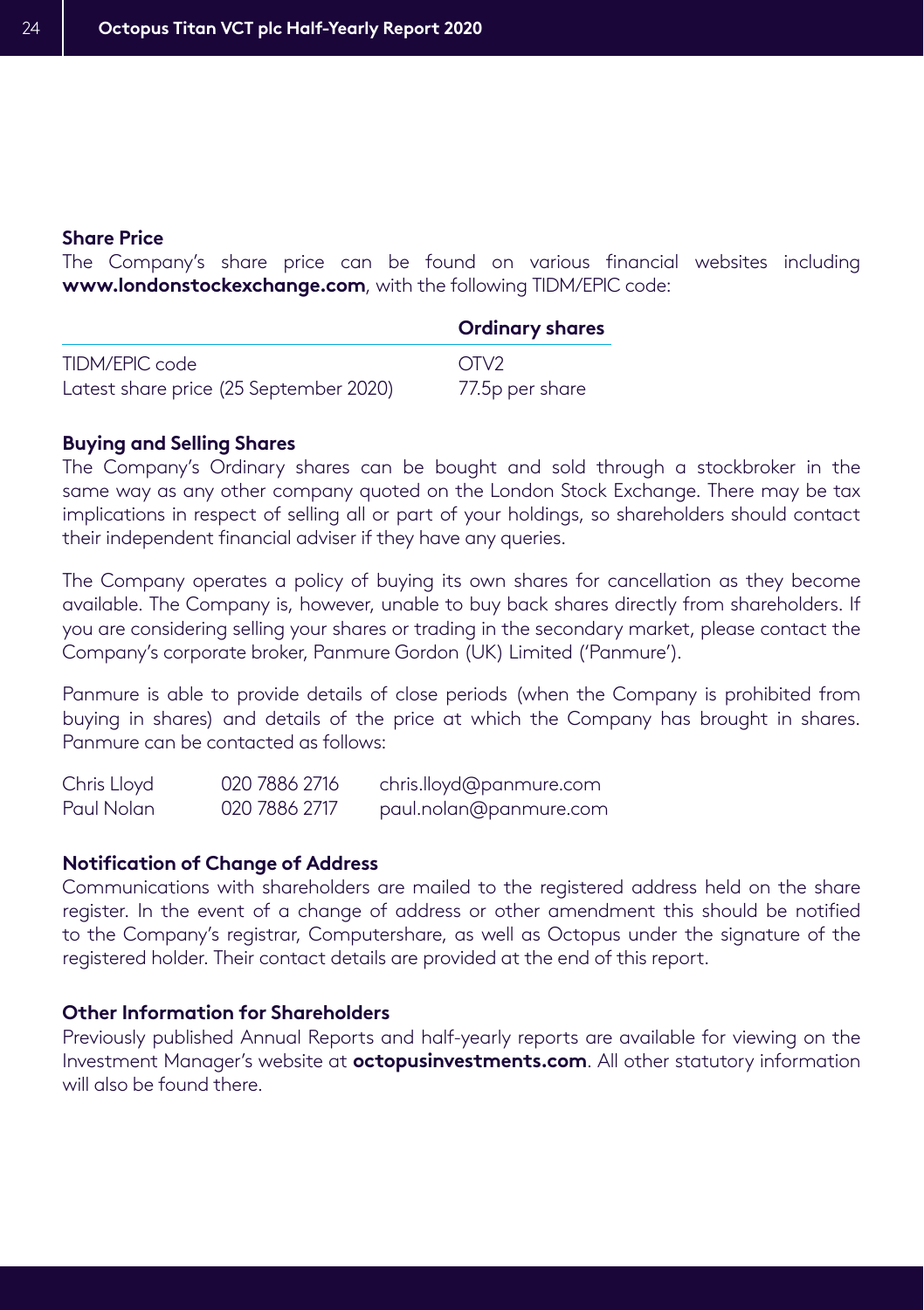### **Warning to Shareholders**

Many companies are aware that their shareholders have received unsolicited phone calls or correspondence concerning investment matters. These are typically from overseas based 'brokers' who target UK shareholders offering to sell them what often turn out to be worthless or high risk shares in US or UK investments. They can be very persistent and extremely persuasive. Shareholders are therefore advised to be very wary of any unsolicited advice, offer to buy shares at a discount or offer for free company reports.

Please note that it is extremely unlikely that either the Company or Octopus would make unsolicited telephone calls to shareholders and that any such calls would relate only to official documentation already circulated to shareholders and never in respect of investment 'advice'.

If you are in any doubt about the veracity of an unsolicited phone call, please call either Octopus, or the Registrar, at the numbers provided at the back of this report.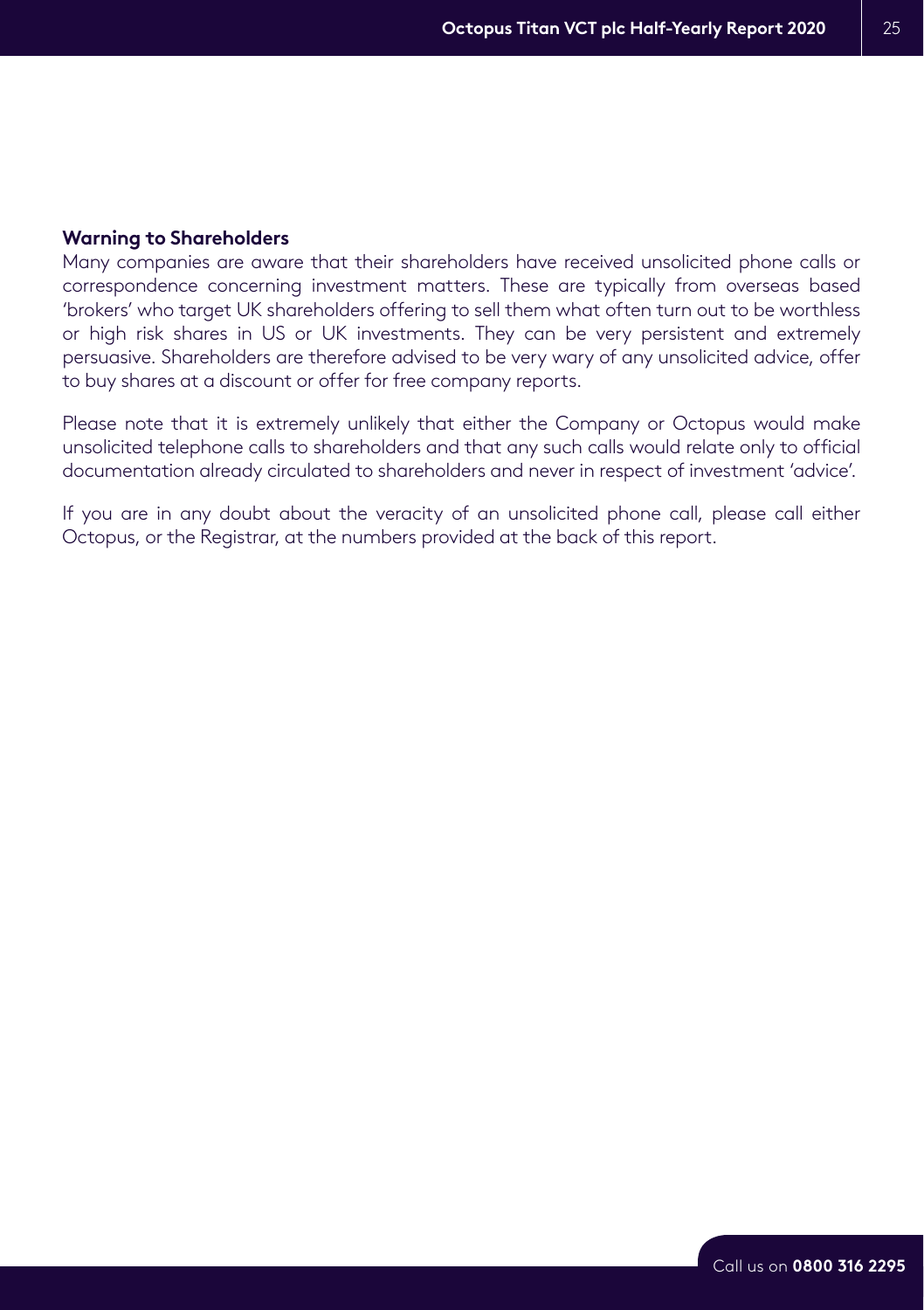# Directors and Advisers

# **Board of Directors**

John Hustler (Chairman) Mark Hawkesworth Matt Cooper Jane O'Riordan Tom Leader

#### **Company Number**

Registered in England & Wales No. 06397765

# **Secretary and Registered Office**

Octopus Company Secretarial Services Limited 33 Holborn London, EC1N 2HT

#### **Portfolio Manager**

Octopus Investments Limited 33 Holborn London, EC1N 2HT Tel: 0800 316 2295 www.octopusinvestments.com

#### **Manager**

Octopus AIF Management Limited 33 Holborn London, EC1N 2HT Tel: 0800 316 2295 www.octopusinvestments.com

### **Corporate Broker**

Panmure Gordon (UK) Limited One New Change London, EC4M 9AF Tel: 020 7886 2500

### **Independent Auditor**

BDO LLP 150 Aldersgate Street London EC1A 4AB

### **Tax Adviser**

James Cowper Kreston Reading Bridge House George Street Reading, RG1 8LS

#### **VCT Status Adviser**

PricewaterhouseCoopers LLP 1 Embankment Place London, WC2N 6RH

# **Bankers**

HSBC Bank plc 31 Holborn London, EC1N 2HR

#### **Registrars**

Computershare Investor Services plc The Pavilions Bridgwater Road Bristol, BS99 6ZZ Tel: 0370 703 6324 (Calls are charged at the standard geographic rate and will vary by provider. Calls from outside the United Kingdom will be charged at the applicable international rate.) www.computershare.com/uk www-uk.computershare.com/investor/

#### **Depositary**

BNP Paribas Securities Services 10 Avenue London, NW1A 6AA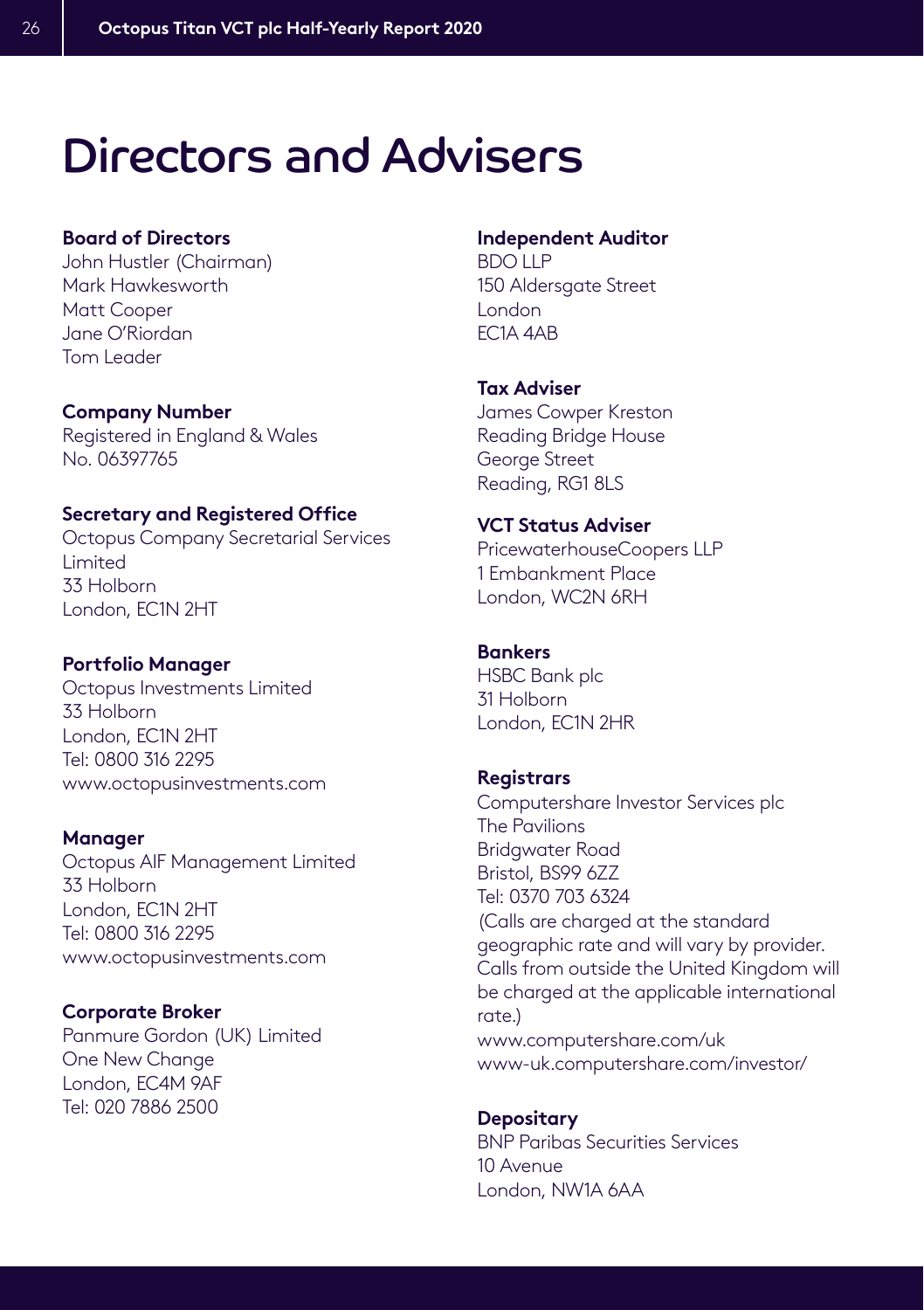Intentionally left blank.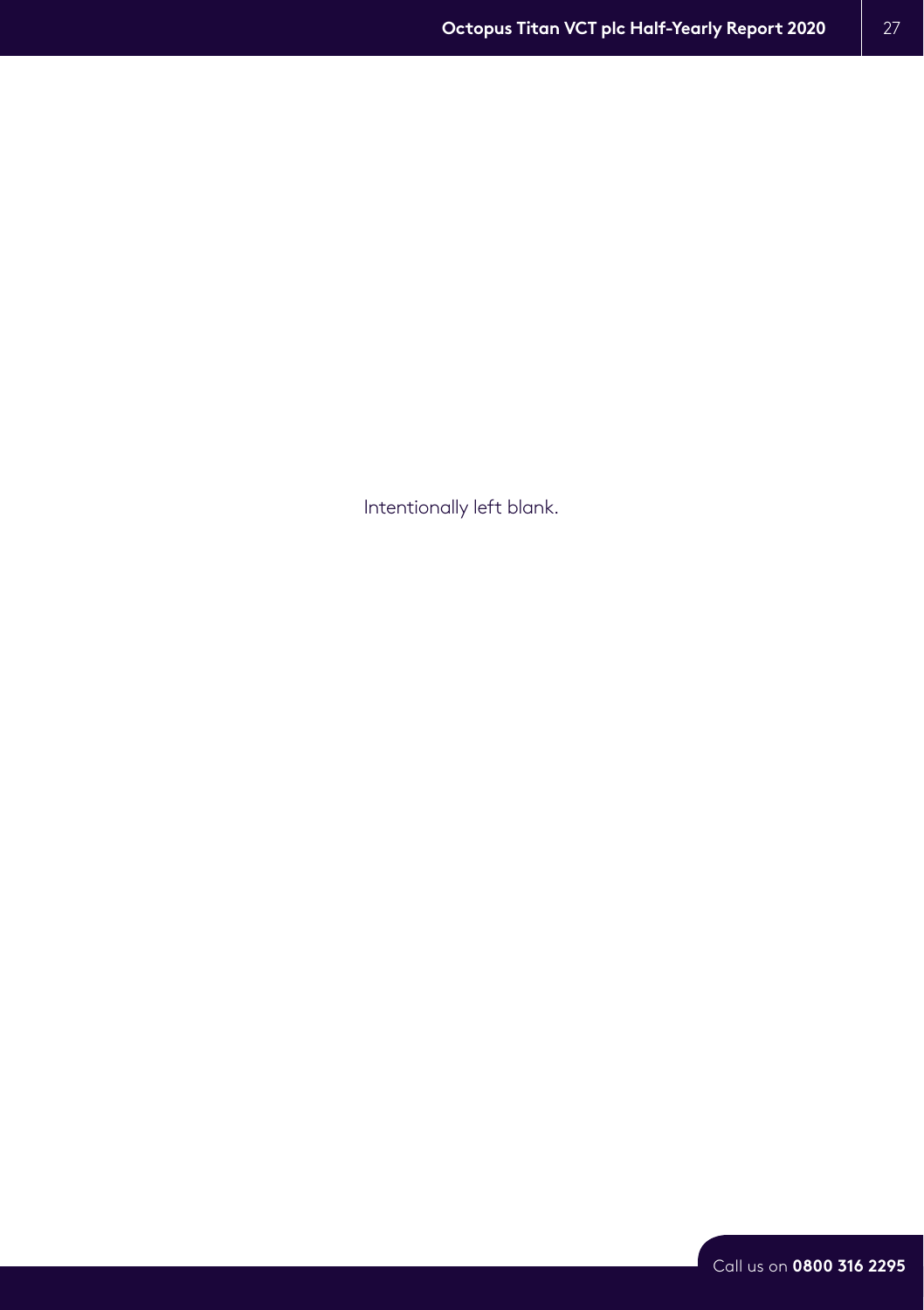Intentionally left blank.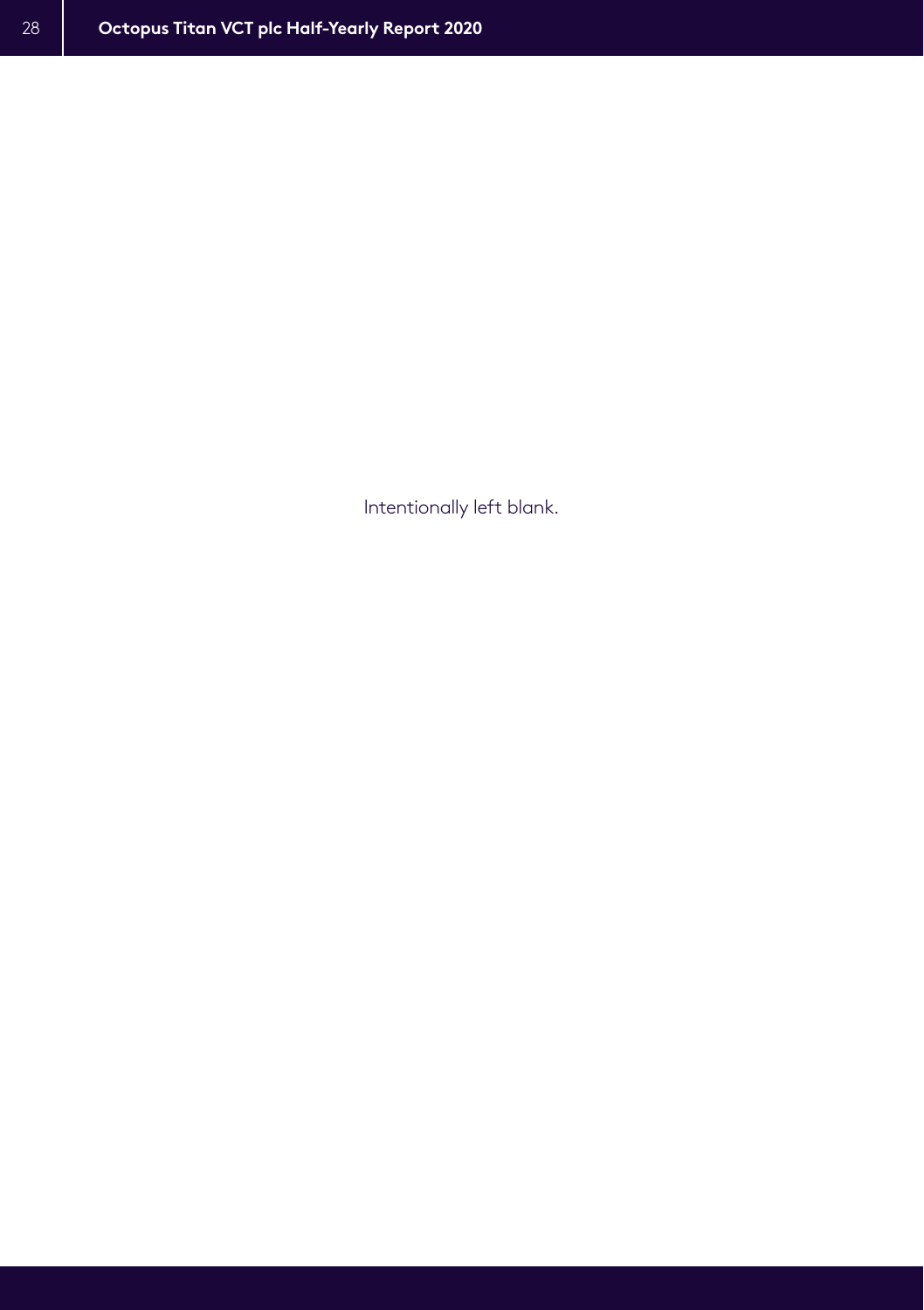Intentionally left blank.